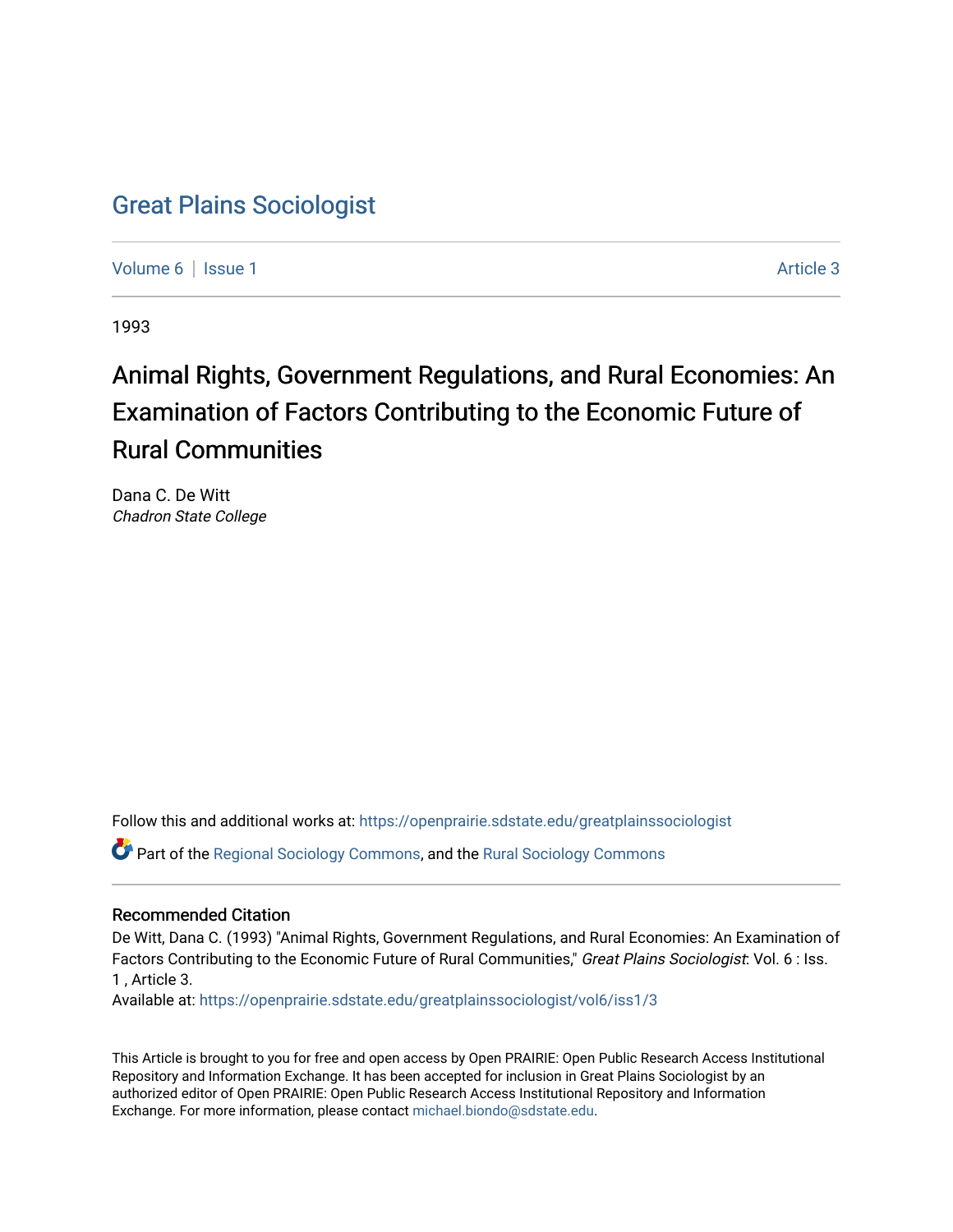|  |  | The Great Plains Sociologist |  |  |  |
|--|--|------------------------------|--|--|--|
|--|--|------------------------------|--|--|--|

### Animal Rights, Government Regulations, and Rural Economies: An Examination of Factors Contributing to the Economic Future of Rural Communities

Dana C. De Witt Department of Justice Studies Chadron State College, Nebraska

#### Abstract

The purpose of this paper is to examine the increased role animal-rights organizations play in shaping attitudes and regulations that impact the long term viability of rural economies. The animal-rights movement is comprised of a highly diversified, often secretive, loosely linked network of groups. This creates a certain amount of difficulty in This creates a certain amount of difficulty in describing "first hand" the attitudes, values, and goals of these groups. A variety of animal production and other animal based industries were examined in terms of their contribution to rural, as well as state, economies. Secondary data analysis was performed on several sociological, animal rights, hunting and trapping, and agricultural texts, journals, and articles, which are cited throughout the text and in the bibliography. In addition telephone and personal interviews were used to gain additional information and insights. A discussion of new social movements and the appropriateness of including the animal-rights movement within this framework is developed. The research indicates conditions within the social structure conducive to violent and nonviolent conflict between animalrights advocates and members of the community engaged in animal production as well as other animalrelated activities. In addition, the research suggests the animal-rights movement is having, and will continue to have, an impact on those segments of the economy related to animal production, and/or utilization.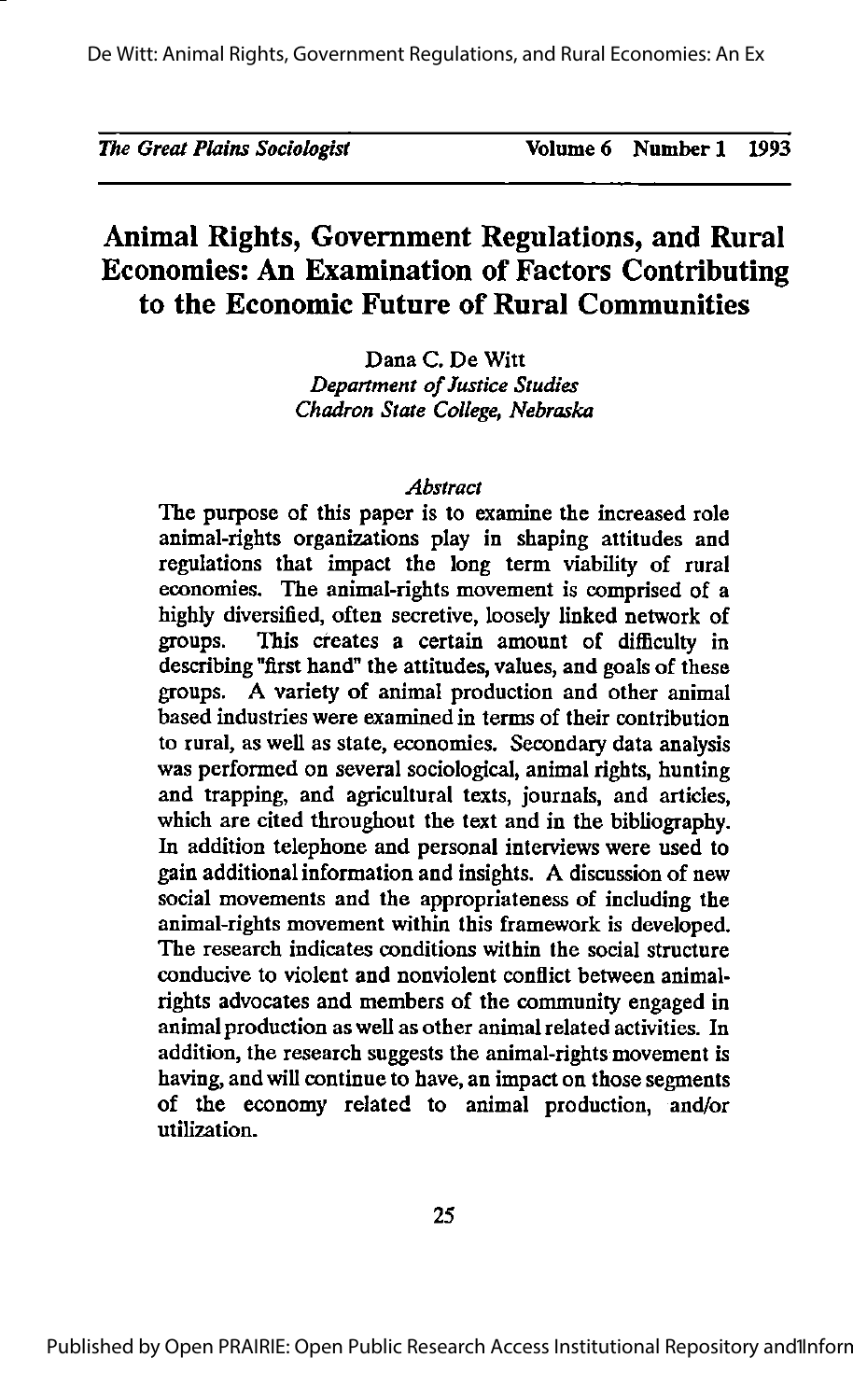#### Introduction

The advocacy of animal rights has existed in some form for a considerable period in American society. According to Rollin, (1990:3456), "animal welfare concerns date back over 200 years but were primarily concerned with issues of cruelty." Certainly these groups would not have been defined a constituting a significant social movement. Indeed, until recent times, many if not most, Americans were unaware of the animalrights movement or its associated agenda.

The concerns of modem animal-rights organizations move well beyond the issues of animal cruelty and welfare to challenge every facet of human/animal interaction. "This revolution entails a significant revision in traditional ways of conceiving our moral obligations to other creatures" (Rollin 1990:3458). Activities targeted by these groups include hunting, trapping, institutional research, zoo keeping, agriculture, and rodeo.

It is important to examine the future role of the animal-rights movement in shaping public opinion and government policy concerning the legitimate use and treatment of animals. These social changes could impact rural economies and lifestyles. "Although the animal-rights movement now involves only a small portion of society, it is strong and can be expected to become more influential in the future" (Larkin 1990:561).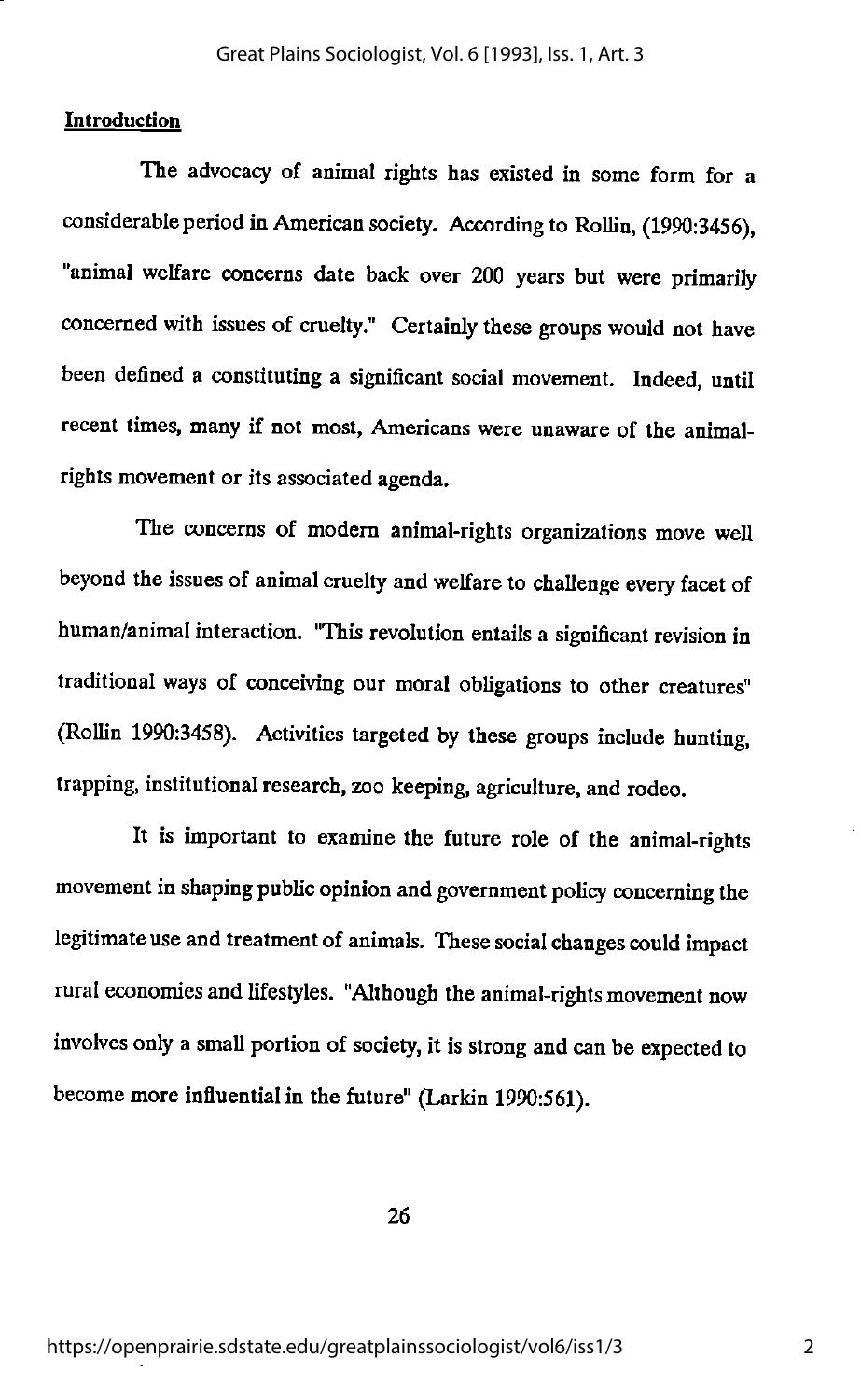Factors associated with the decline of rural economies in recent years included such things as, decreasing land values, increased costs of production, shrinking markets, unmanageable debt to asset ratios, and stagnant market prices for many farm products (Heffeman 1985; Buttel, et al. 1990). The animal-rights movement is presentty directing efforts toward farm and animal policy which could have an overall negative impact on a variety of sectors within rural economies, potentially exacerbating the "farm crisis".

#### Animal Rights and Animal Welfare

A critical issue that needs to be addressed is the extent to which people believe animals have rights, and how easily beliefs are influenced. If attitudes concerning animal's rights were placed along a continuum, we would find some individuals who believe animals have no rights at all, and others who think they have the same rights as humans. Most people's attitudes would be reflected somewhere between these two extremes.

There seems to be some confusion in the literature concerning the distinction between animal "rights" and animal "welfare". According to Adams (1991:10), "animal rights activists have worked to blur the lines between animal rights and animal welfare and the two terms are often used interchangeablyby the public and the media." The NationalPork Producers

Published by Open PRAIRIE: Open Public Research Access Institutional Repository and Bnform

ς,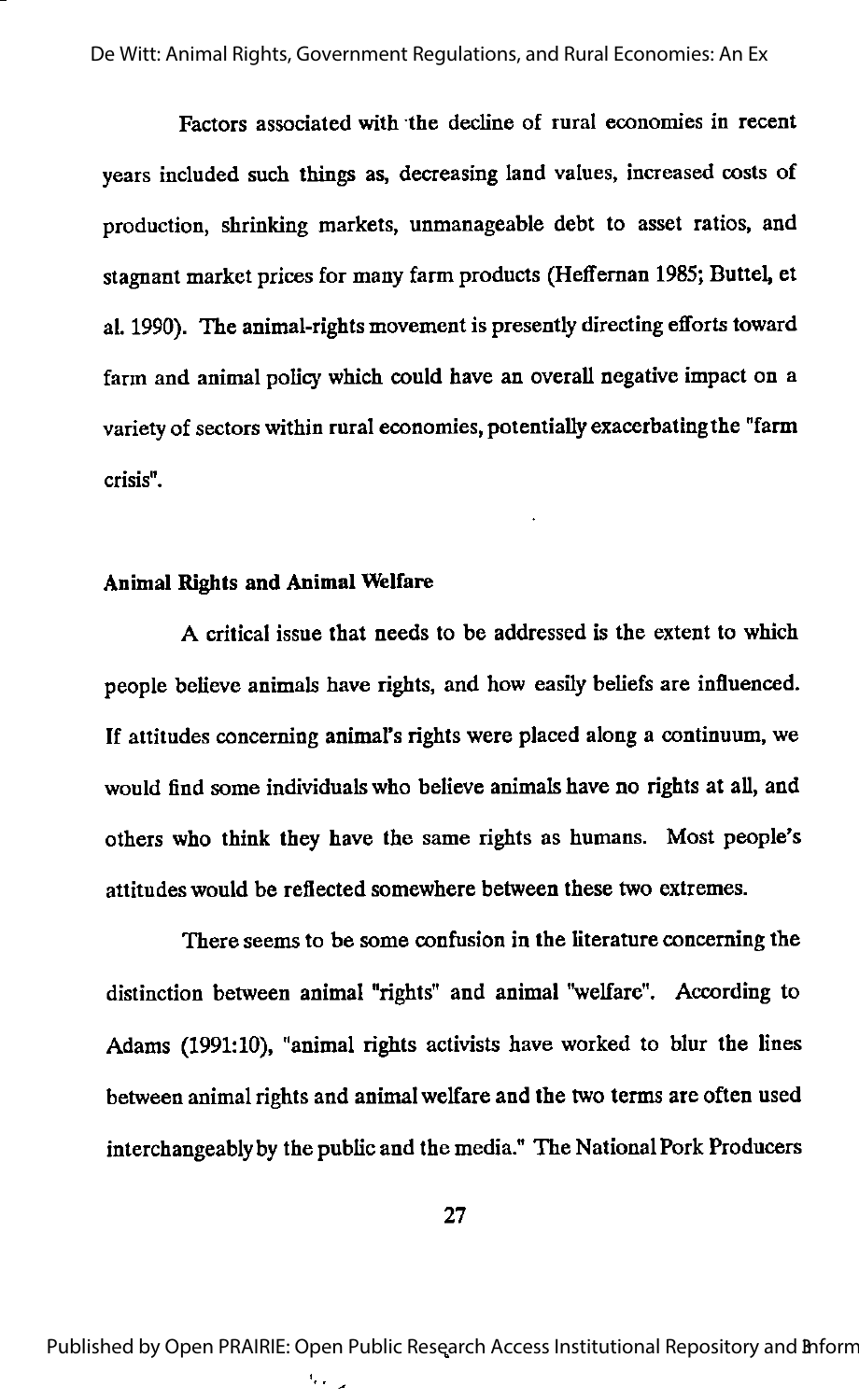$\ddot{\cdot}$ 

Council defines animal welfare as "the advocacy of the humane treatment of all animals", and animal rights as "the advocacyof the philosophy that all animals have virtually the same rights (and feelings) as humans" (National Pork Producers Council 1991:2).

Many groups promoting animal welfare indicate that animals should be treated humanely, but that humane treatment does not preclude using animals for food, clothing, research, or entertainment. To believe that animals and man exist with the same rights is anthropomorphism, or the humanizing of animals. Anthropomorphism is viewed as a mechanismby which animal-rights advocates are attempting to change the symbolic meanings individuals attach to animals.

The animal-rights position concerning the appropriate use of animals by humans differs significantly from groups advocating animal welfare in conjunction with animal use. Animal-rights organizations also incorporate animalwelfareinto their philosophy, but onlyas one component of a system of rights that if grantedwould prohibit most common uses of animals.

According to Ingrid Newkirk, national director of People for the Ethical Treatment of Animals, "you cannot find a relevant attribute in human beings that does not exist in animals as well" (Hitt 1988:47). The statement appears to suggest that animals are in essence the same as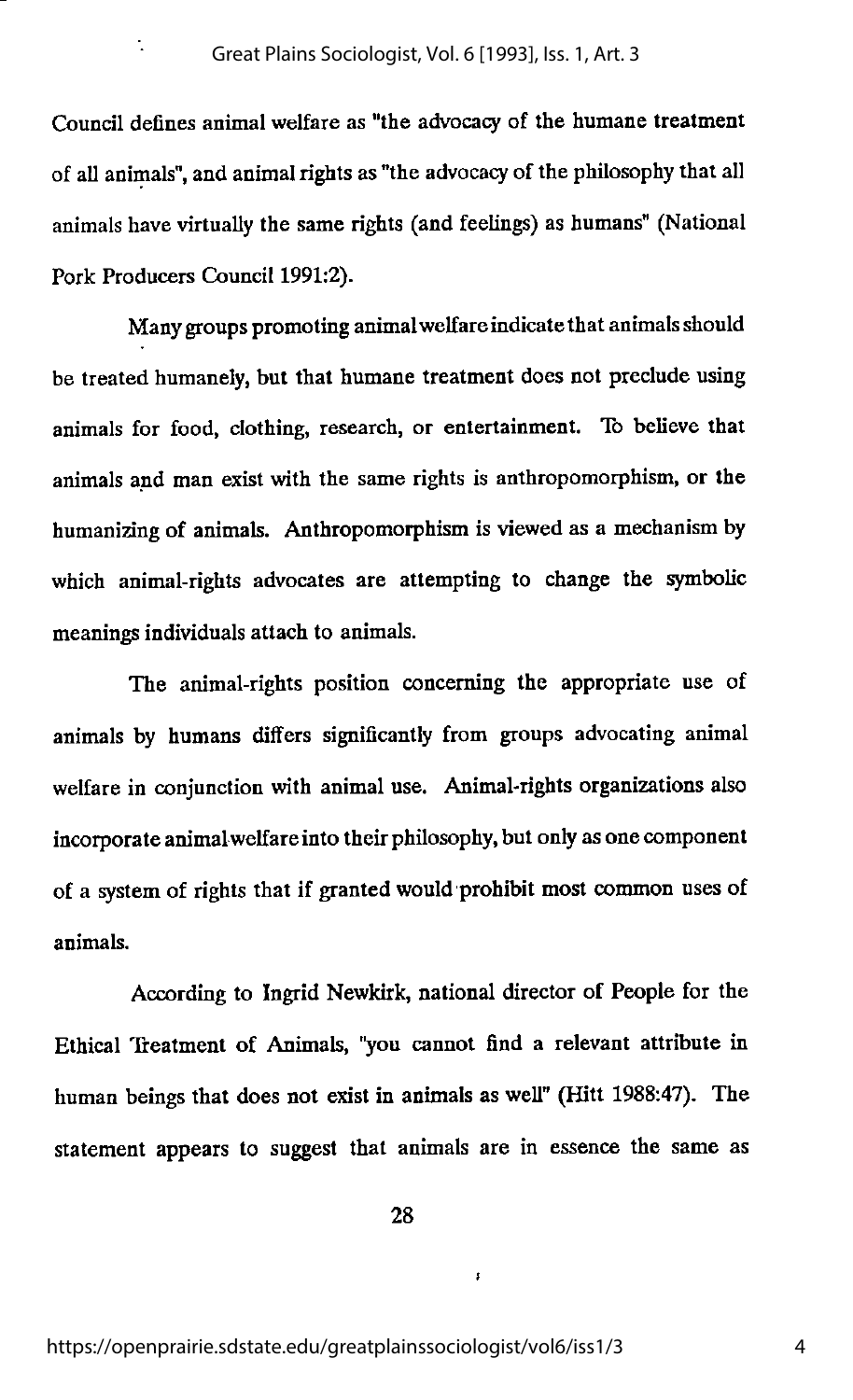humans, and therefore enjoy the same rights. In contrast to Newkirk's position, "philosopher Carl Cohen contends that the possession of 'rights' implies a capacity for moral judgement, a uniquely human virtue" (Greenough 1991:10).

Many animal>rights activists are in favor of encoding the rights of animals into law in the form of an animal "bill of rights" (Rollin 1990; Hitt 1988). Rollin (1990:3459) notes "it follows inexorably that animals too should have their fundamental interests encoded in and protected by rights that enjoy both a legal and moral status." Legal encoding of animals' rights will have a profound impact on a variety of activities including, animal based industry, hunting, fishing, and trapping, all of which are key components of rural economies.

#### New Social Movements and Animal Rights

The driving force behind most social movements is dissatisfaction, social concern, anger, or outrage with political or social issues and a desire to generate social change. "Social movements empower people to make changes that they could never make as isolated individuals" (Berberoglu 1991:280).

Theorists have indicated "new" social movements are those movements "primarily orientedto civilsociety and culture, as opposed to the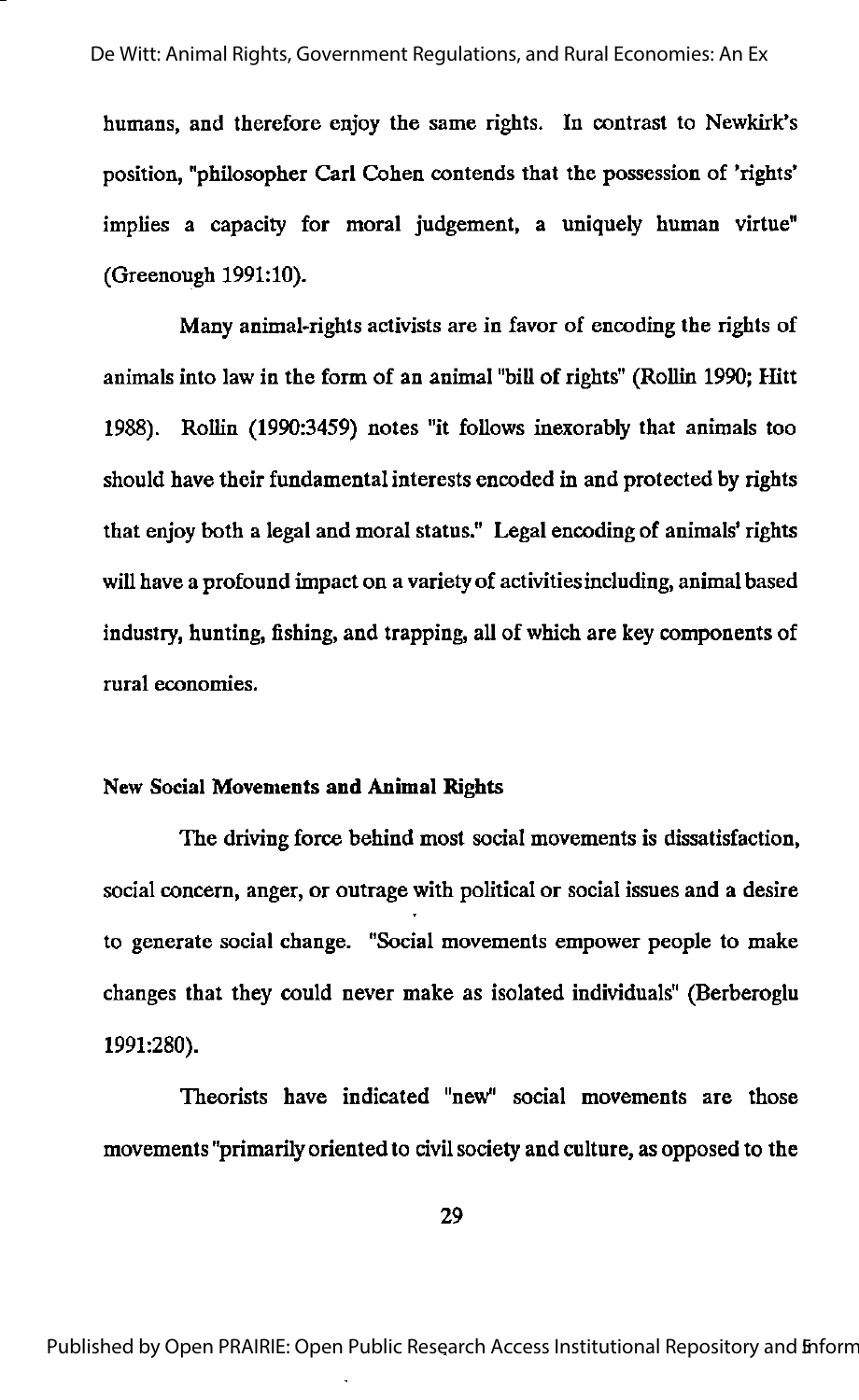state, and/or the economic sub-system, their aims broadly being to bring about change through the transformation of values, personal identities, and symbols" (Scott 1990:22). The assumption being made by some theorists is that the new social movements focus less on political mobilization and formal organizational structures, and more on changes in individual values and lifestyles through loosely organized networks and grass roots organizations.

The animal-rights movement appears to contain elements of both old and new social movements. One of the goals of this movement is to change values and lifestyles, and its general organizational structure is somewhat loose, but it is also a politically active movement. This suggests that at least some new social movements are not so dramatically different than their older counterparts, and in reality may belter be viewed as a reflection of the modem social milieu from which they have emerged.

#### Organizational Structure and Activities of Selected Animal-Rights Groups

Social movements can be difficult to assess in terms of their organizational structure. In the case of the animal-rights movement, the organization is comprised of many sub-groups. Any general statements concerning common structure, classification, goals or activities, must be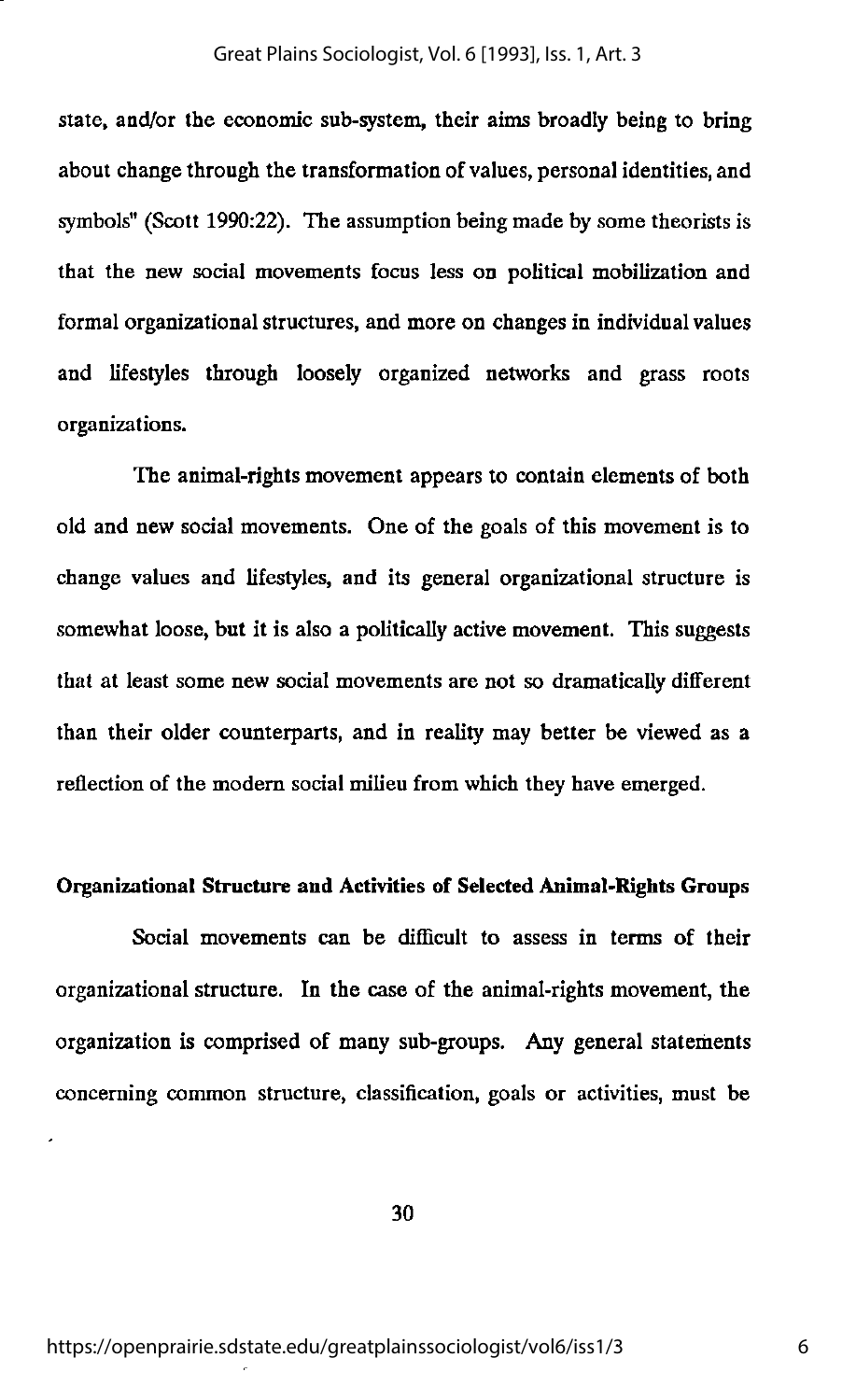made with caution. Statements that may be accurate concerning some sub groups may be false with respect to others.

Elements within a particular social movement engaging in morally questionable or illegal activities may desire that their activities remain anonymous. This includes denials of affiliation between members of a social movement and deviant sub-groups which apparently act in concert with the goals and objectives of the larger organization.

Organizations within the animal-rights movement have grown dramatically in the past 10 years. According to the Animal Industry Foundation (1989), there are about 7,000 animal protection groups in the U.S. today, about 400 of these groups consider themselves "hard-core" regarding animal rights and control a combined budget of 50 to 75 million dollars a year ("Animal Welfare versus Animal Rights" 1991). Many of these groups are recently formed. One notable example of a "new" animalrights organization would be a group calling itself. People for the Ethical Treatment of Animals (PETA). PETA was founded in 1980 by Ingrid Newkirk the group's national director. At present, PETA has approximately 65 sta£f members, over 250,000 individual dues paying members, and an annual budget of around 10 million dollars (National Pork Producers Council 1991).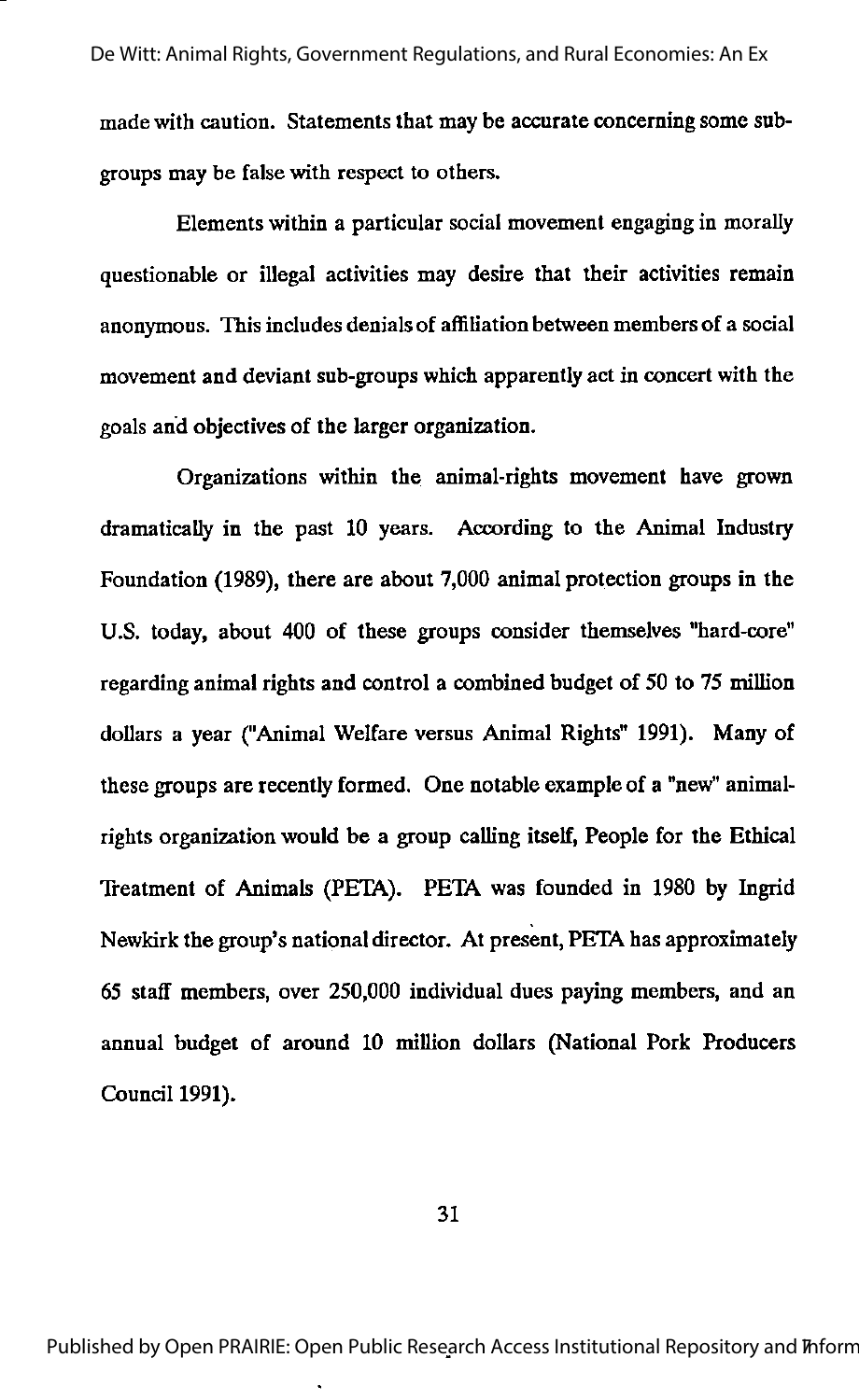This group publishes a bimonthly newsletter as well as the PETA, Guide to Compassionate Living. In addition, PETA sponsors and participates in conferences, lobbies for animal rights at the local, state, and federal levels, and actively organizes chapters in colleges and high schools.

PETA representatives claim they do not support violent activism, yet they have been linked with groups that do. PETA co-founder Alex Pacheco says his group is against violence yet, "PETA often has videotapes and issues press releases shortly after break-ins attributed to the Animal Liberation Front, an underground activist group" (Anderson 1990:96).

Recent PETA activities directed toward the animal industry have drawn considerable national attention. On May 30th, 1991 PETA members threw a pie in the face of the 19-year-old Iowa Pork Queen at the World Pork Exposition. While this type of act may seem humorous to some, it is in human terms exploitative of the person who was assaulted. This act also shows that members of this group will engage in extremist behaviors toward innocent people in order to get publicity.

On August 9, 1991 PETA purchased a full page advertisement in The Des Moines Register newspaper. The advertisement compared the recent mass killing of humans committed by Jeffrey Dahmer in Milwaukee, Wisconsin with the slaughter of animals for human consumption.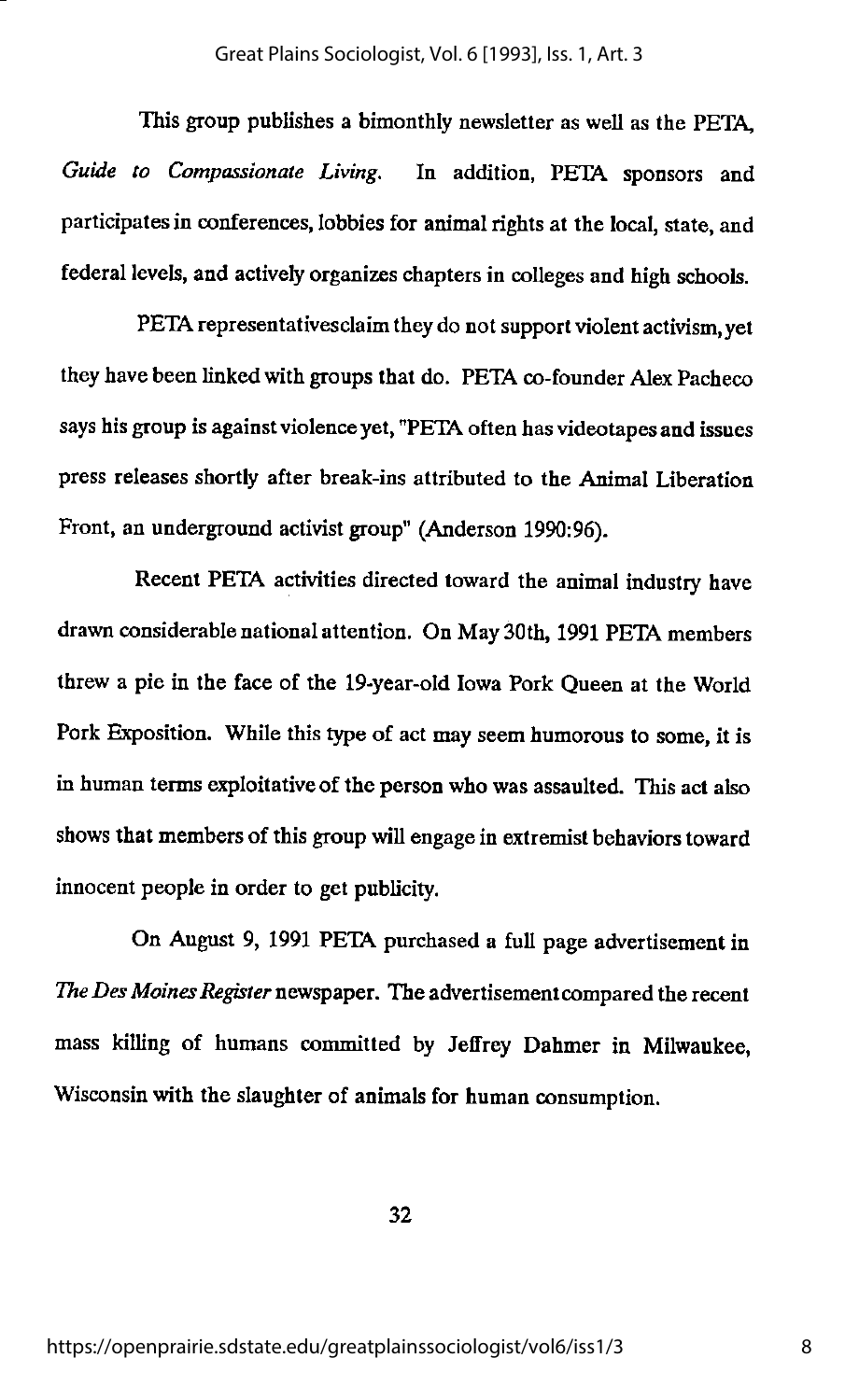De Witt: Animal Rights, Government Regulations, and Rural Economies: An Ex

Kathy Guillermo, a PETA spokesperson was quoted in Howlett  $(1991:3A)$  as saying "we saw in our minds a very clear comparison. The point is,abuse is abuse regardlessof the species." The tone of the Howlett's article indicated many people did not agree with PETAs tactics concerning this particular issue. If PETAs goal was to draw public attention they were successful.

Other prominent animal-rightsgroups include,The HumaneSociety of the United States (HSUS). This group is difficult to place within the framework of the more radical elements of the animal-rights movement because of the Humane Society's positive public image. Generally when people hear about the Humane Society it is in reference to pet adoptions, animal shelters, or public service announcements concerning responsible pet ownership.

The Humane Society is intimately involved in areas other than those previously mentioned. The Humane Society activelypromotes reforms in practices related to farm animals. Included are demands for reforms in livestock care, transportation, housing, and treatment. HSUS pamphlets offered to the public include titles like, Breakfast of Cruelty and Livestock Cruelties: State Legislative Action Packet. The inference drawn is that farmers treat animals cruelly and therefore their activities should be regulated even more closefy by the government.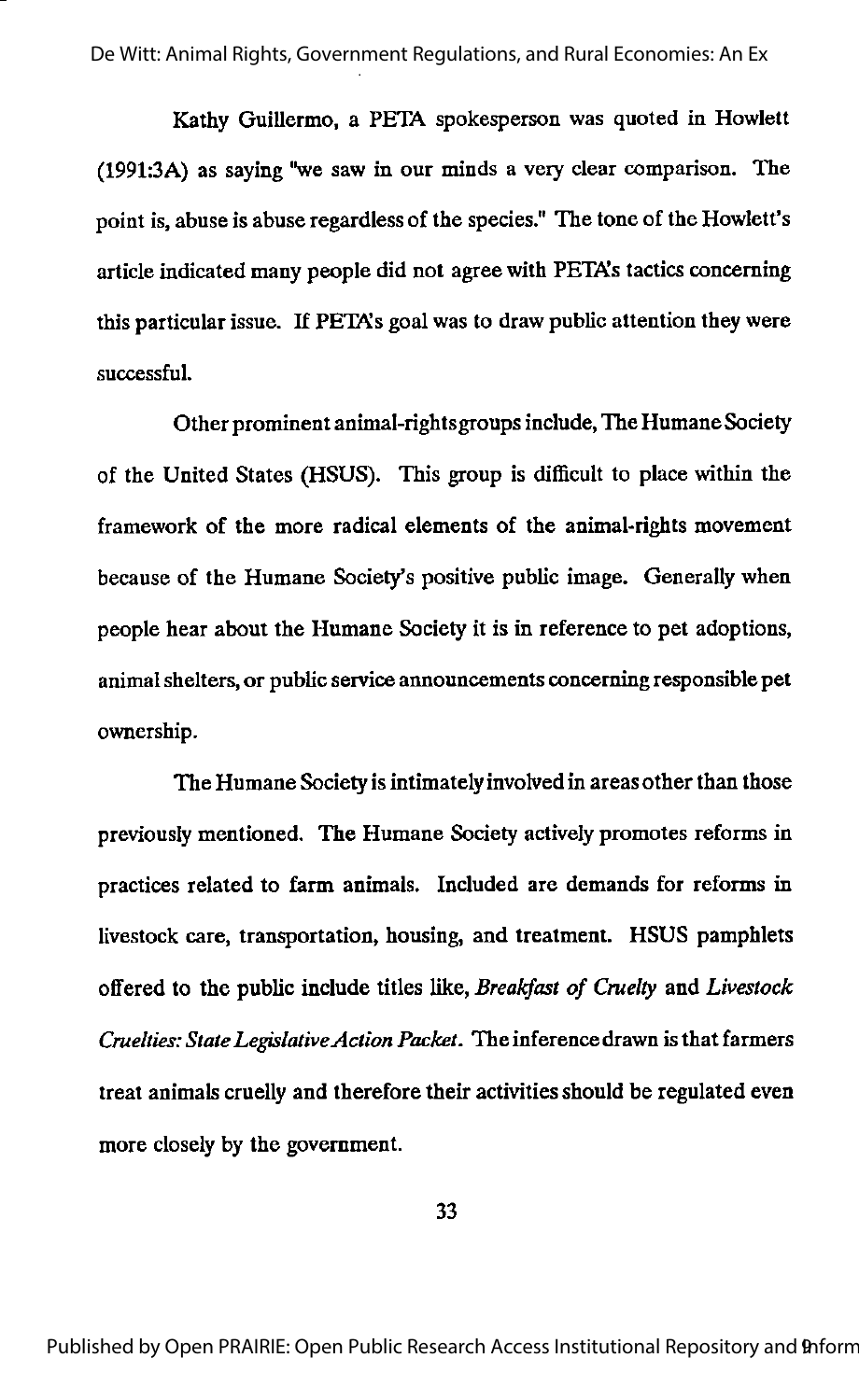#### Great Plains Sociologist, Vol. 6 [1993], Iss. 1, Art. 3

The Humane Society also publishes anti-hunting and anti-trapping information. An HSUS advertisement in the October, 1991, Animals' Agenda magazine offers readers, The Shame of Fur Campaign Packet for a price of five dollars (Bartlett and Greanville 1991). This packet is described as an activist kit designed to help spread the word about animals used in the fur trade. An examination of the materials reveals that the campaign encourages subscribers to use humiliation tactics to discourage individuals from wearing clothing made from fur.

The Humane Societyof the United Stateshas approximately850,000 dues paying members. This organization also publishes a periodical titled, Children and Animals, a magazine for teachers of pre-K to sixth grade students. According to John A. Hoyt, HSUS president, "We (HSUS) work through education, legislative, investigative, and legal means to eliminate cruelty and promote animal rights" (National Pork Producers Council 1991:13).

The Humane Society is highly organized and has a broad-based structure in place throughout the United States. The literature published by this group acknowledges their desire to change attitudes and laws concerning animals. Moreover, the Humane Society has sufficient membership, funding, and influence, to allow them at least to some degree, to accomplish this goal.

34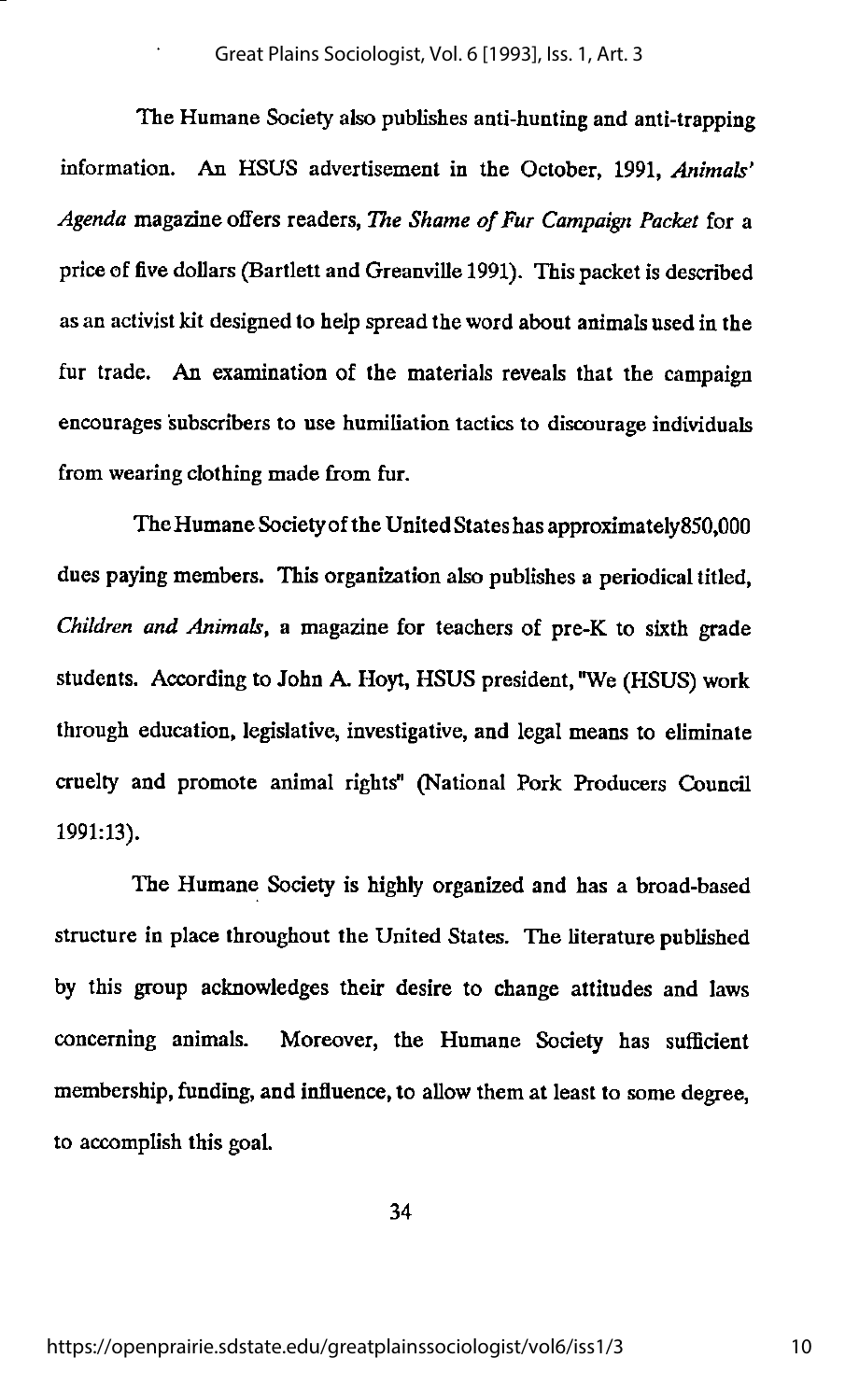The Humane Society of the United States and People for the Ethical Treatment of Animals are two of the most well known animal rights groups but they are not necessarily the groups presenting the strongest case against farm animal production. The Farm Animal Reform Movement (FARM), is an organization specifically devoted to farm animal rights and regulations. This group has an estimated 10,000 dues paying members.

FARM, like other animal-rights organizations, publishes literature and is involved in social activism. This group sponsors national campaigns such as the "Great American Meatout" (March 20) and "World Farm Animals Day" (October 2). The Great American Meatout is an educational campaign designed to alert Americans to the health risks of eating meat and to encourage them to kick the "meat habit." World Farm Animals Day memorializes animals slaughtered for human consumption through exhibits, marches, memorial services, and vigils. In 1990, ten countries and 50 cities took part in these activities. "FARM is strictly a vegetarian group, with a direct focus on ending livestock and poultiy production" (National Pork Producers Council 1991:17).

The Animal Liberation Front (ALF), is the final group that will be examined in detail. ALF is generally recognized as being among the most radical animal-rights organizations. ALF and another group, Bands of Mercy, have moved beyond peaceful social protest into the area of violent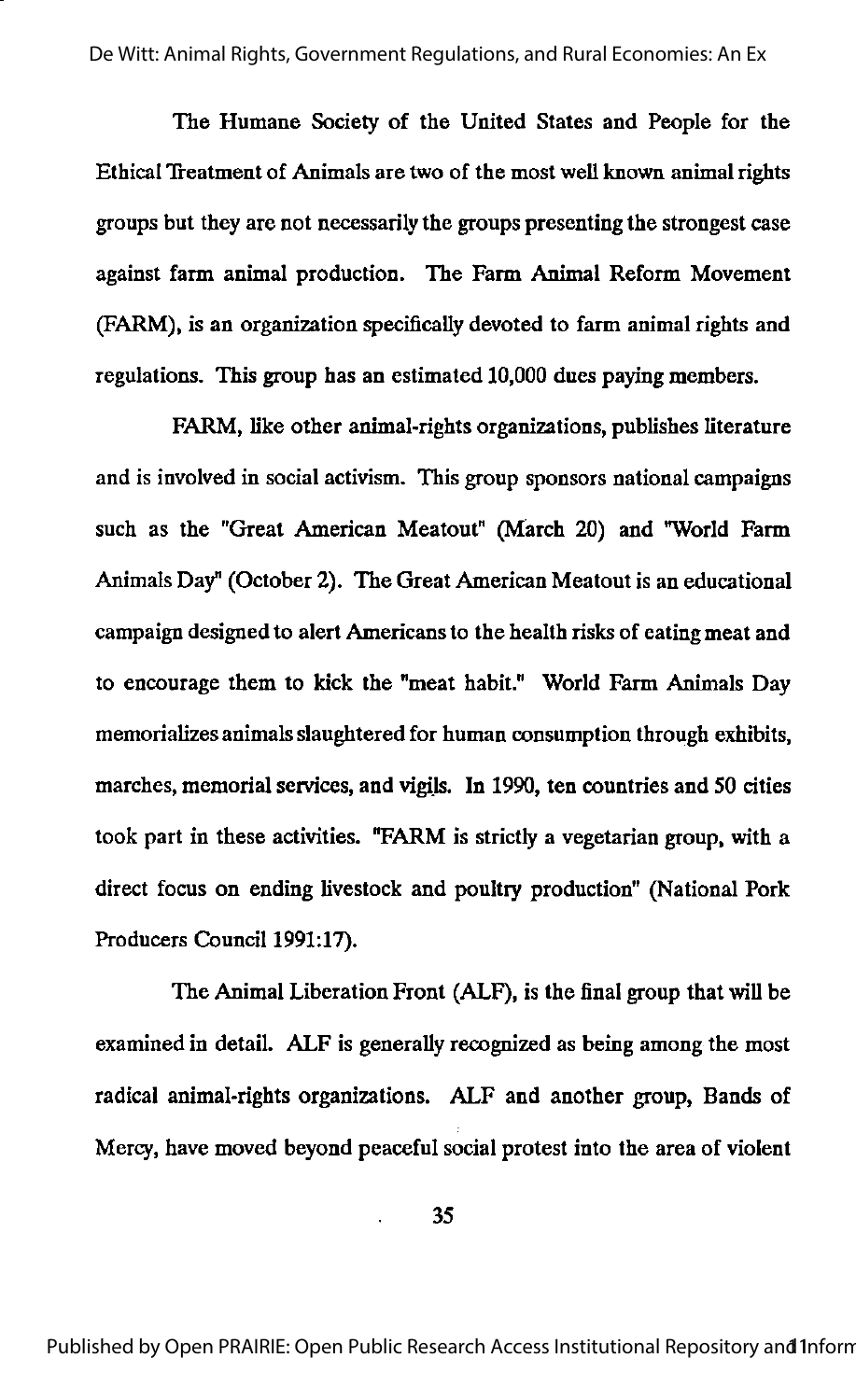÷,

militant activism. Their activities promote a philosophy of animal "liberation."

The organizationalstructure of these groups is difficult to assess due to their desire for secre<y. Alperson notes, "an array of militant, masked animal liberation groups periodically resort to extreme and illegal actions" (Alperson 1988:29). Actions include raids on laboratories, releasing test animals, arson, and bombings. Many of these activities have been carried out on college and university campuses. The Justice Department of the United States has listed many of ALF's activitiesas "terrorist" incidents. In addition, the Federal Bureau of Investigation has put ALF on its list of domestic terrorist organizations. The literature indicates by 1990 over 6,000 direct violent actions had been carried out by animal liberationist's groups (National Pork Producers Council 1991:6).

Acts of violence against people for the sake of animals has generated fear and concern among the agricultural and research communities. Evidence of this concern can be found in The Pork Producers Handbook on Animal WelfarelAnimal Rights publication (National Pork Producers Council 1991). This document contains a section titled, "Security and Animal Rights Activism". The information in this section is directed primarily toward livestock producers.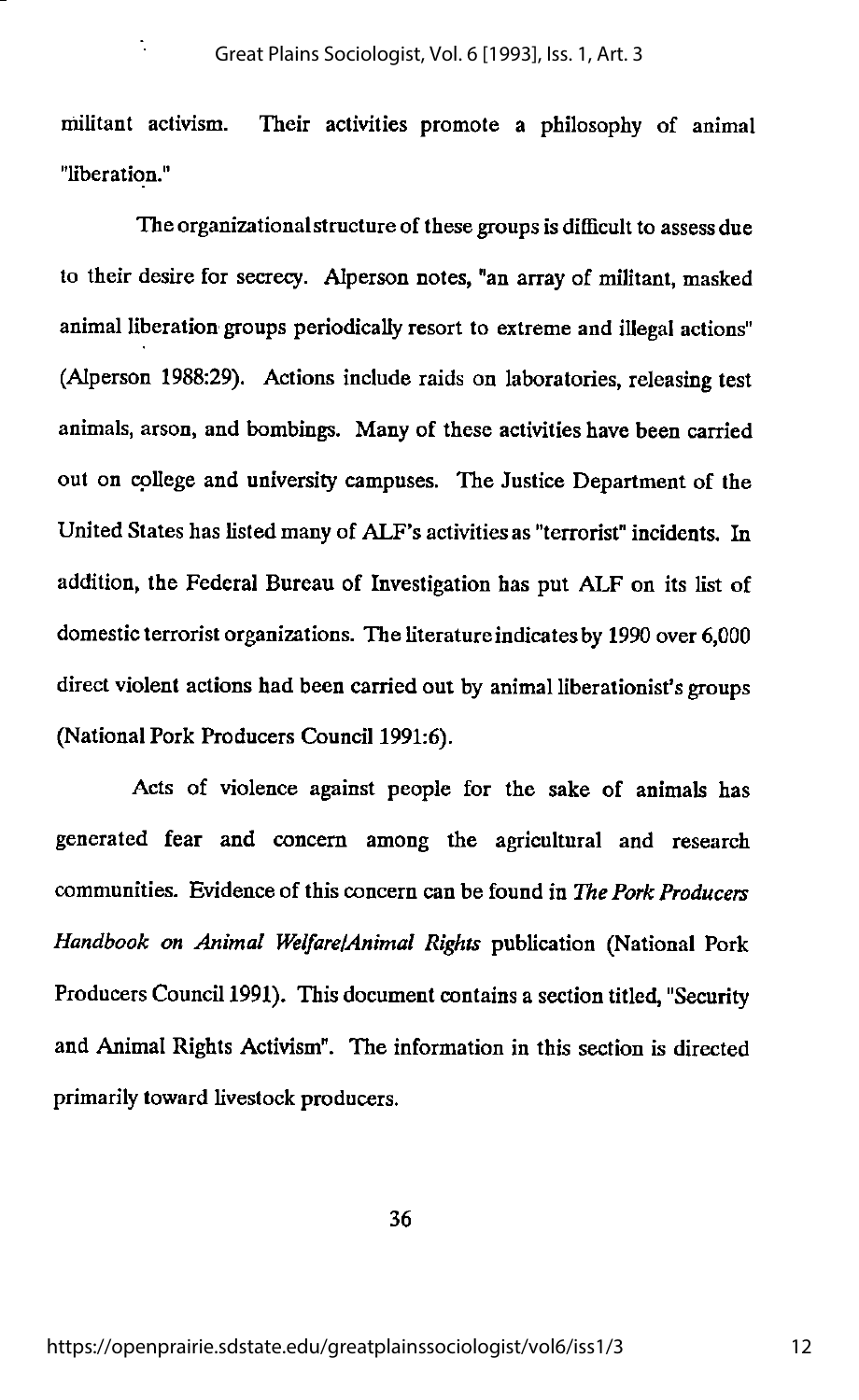De Witt: Animal Rights, Government Regulations, and Rural Economies: An Ex

Producers are advised to engage in "threat assessment" in order to determine the degree to which they may be a vulnerable target for animalrights activities. Producers are also advised to, maintain a low profile, secure buildings and vehicles, avoid revealing personal information to strangers, and to avoid setting predictable patterns in their travels and daily schedules. The information also includes a detailed "Bomb Threat Report Form" for commercial as well as individual producers (National Pork Producers Council 1991).

One might question if this type of information is really necessary. However, a more interesting point for the social scientist may be found in the fact that animal industry representatives believe it is necessary. In other words, the activities of some animal-rights groups have generated enough fear to produce this kind of reaction. In addition, the animal-rights groups directly responsible for violent actions largely remain hidden and are reported to receive support and protection from groups like PETA (Kuntz 1990; Anderson 1990; Holden 1987). According to Anderson (1990:96), "the animal-rights movement is a national movement with considerable circumstantial evidence of conspiratorial behavior." This suggests that animal-rights movement comprises a network of mutually supportive sub groups striving for common goals, including, the elimination of meat in the human diet.

37

Published by Open PRAIRIE: Open Public Research Access Institutional Repository and Inform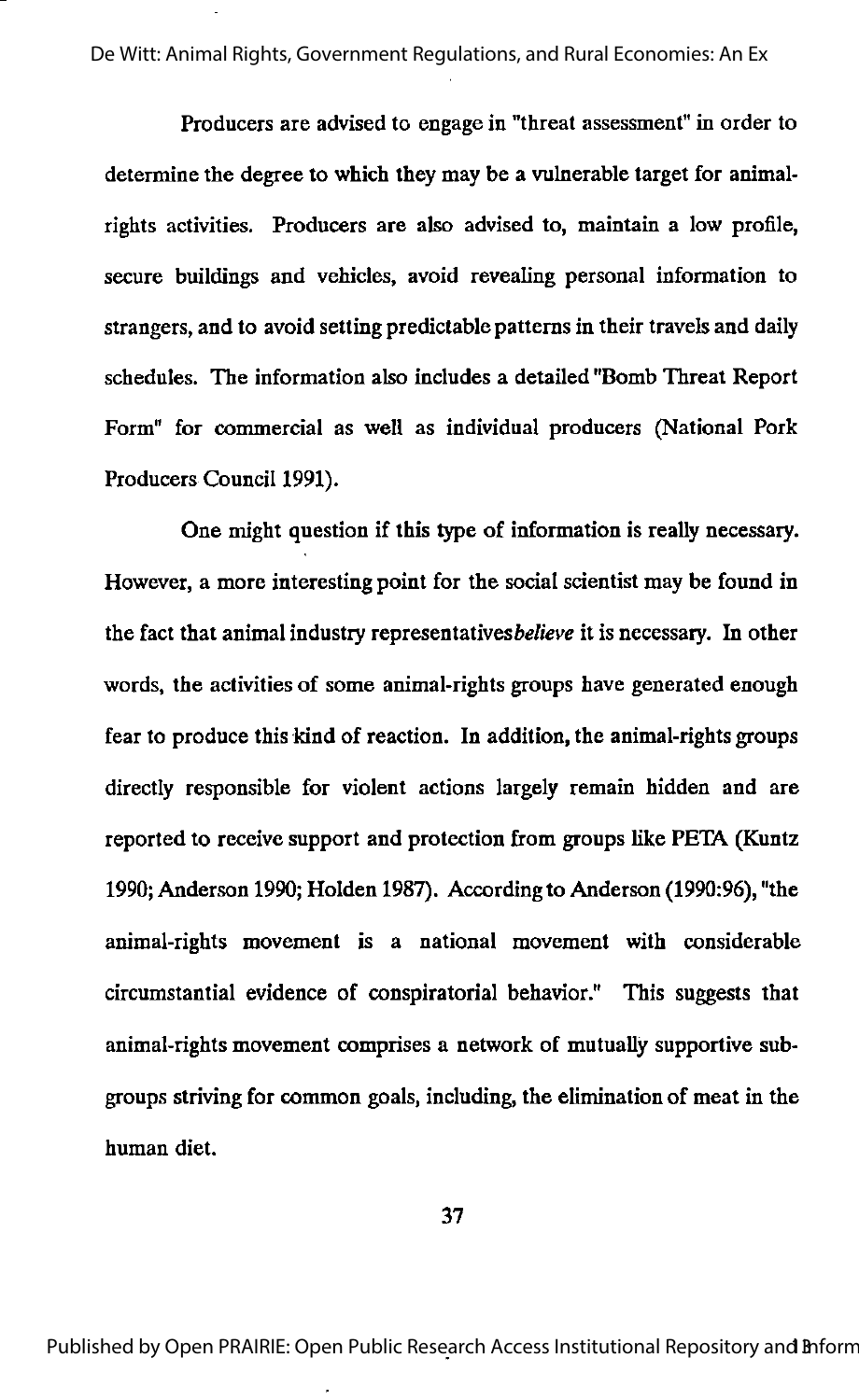#### Animal Production, Animal Rights, and Rural Economies

Animal production in the United States is a central component of many rural economies. The nature of this contribution varies by state and county. In addition, animal production impacts the economy in a variety of ways, some of which are indirect and difficult to assess.

It is even more difficult to provide clear examples of how the animal-rights movement is impacting rural economies. Part of the reason is related to the fact that the animal-rights movement is a fairly recent social phenomenon and there will be a lag period before the impact can be comprehended. Given this fact, research in this area must be considered exploratory.

The animal-rights movement consistently depicts modern American farms as "factory farms". The inference is, the days of the family farm are gone and these "idyllic" entities are being replaced by cold, impersonal animal factories. Mason notes, "Farms like the one of my childhood are rapidly being replaced by factory farms. On factory farms there are no pastures, no streams, no seasons, not even night or day" (Mason and Singer 1990:12). The author also indicates that a majority of hogs are raised in total confinement systems in which the hogs never see daylight until they are loaded on trucks to be transported for slaughter. The veracity of such statements has been the subject of considerable debate.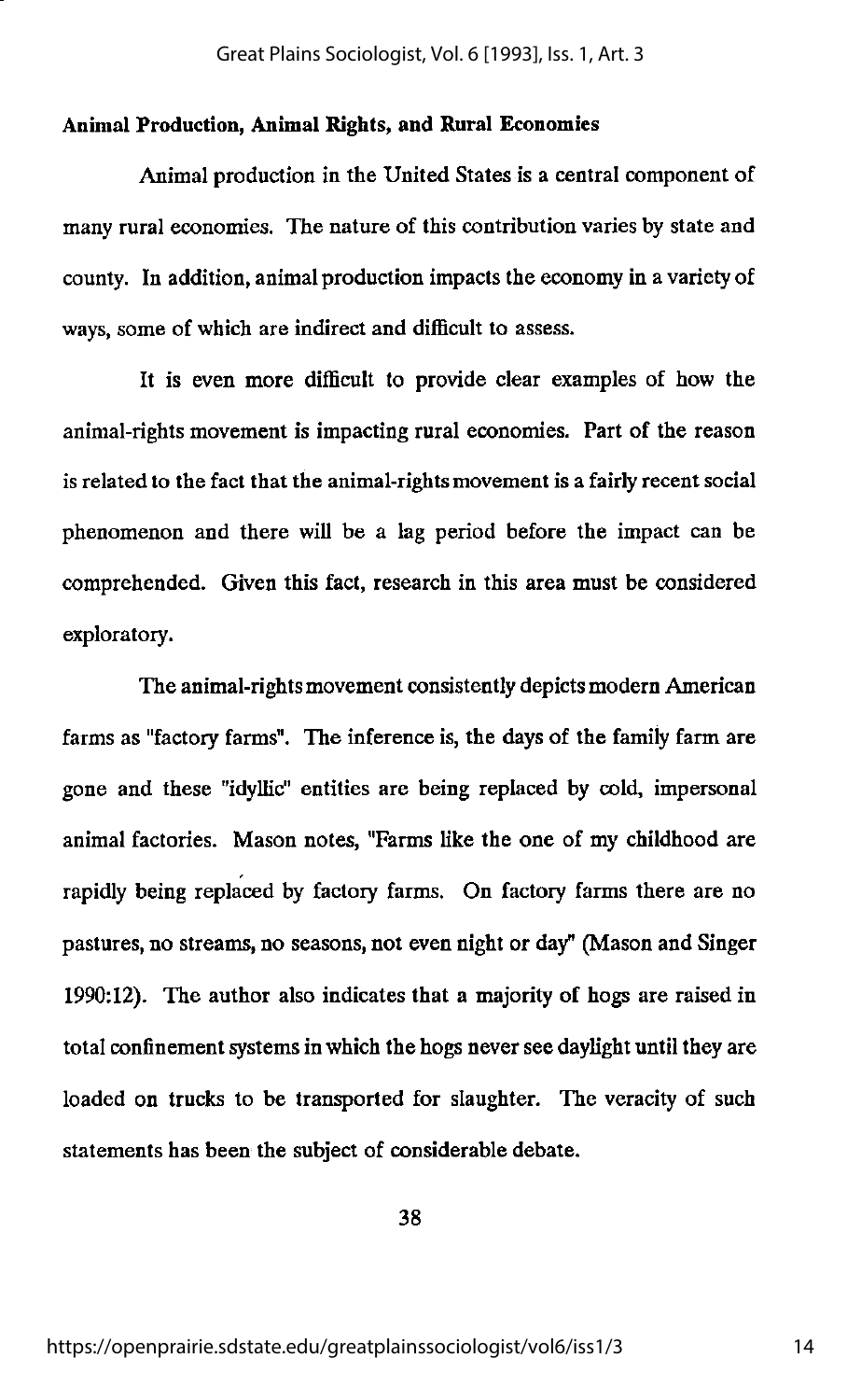De Witt: Animal Rights, Government Regulations, and Rural Economies: An Ex

It is true that the numbers of family farms have declined dramatically since the early part of this century. However, according to the Animal Industry Foundation, "Of the 2.2 million farms in the U.S. in 1989, 87% are owned by an individual or a married couple responsible for operating the farm". In addition, if partnerships between relatives are considered, 97% of U.S. farms are family owned and operated (Animal Industry Foundation 1989:9).

Farming in the United Statesis a business and therefore producers must be profitable in order to survive. According to the Wisconsin Agri-Business Foundation, "Because the profit margin per animal is usually small, the farmer needs to raise many birds or animals in order to realize a profit" (WisconsinAgri-BusinessFoundation 1989:6). Modemfarming technologies have allowed producers to adapt to demands for increased production and cost containment. "In 1900 one U.S. farmer fed just 7 people. In 1987 one U.S. farmer fed 78 people" (Wisconsin Agri-Business Foundation 1989:4).

Agricultural production has a complex impact on the economic activity in a particular state or community. Actual dollar sales are only a small part of the overall picture. In the case of South Dakota, Beutler notes, "The impact of the \$13.2 billion agriculture industry on South Dakota's economy is dramatic (three times larger than any other industry in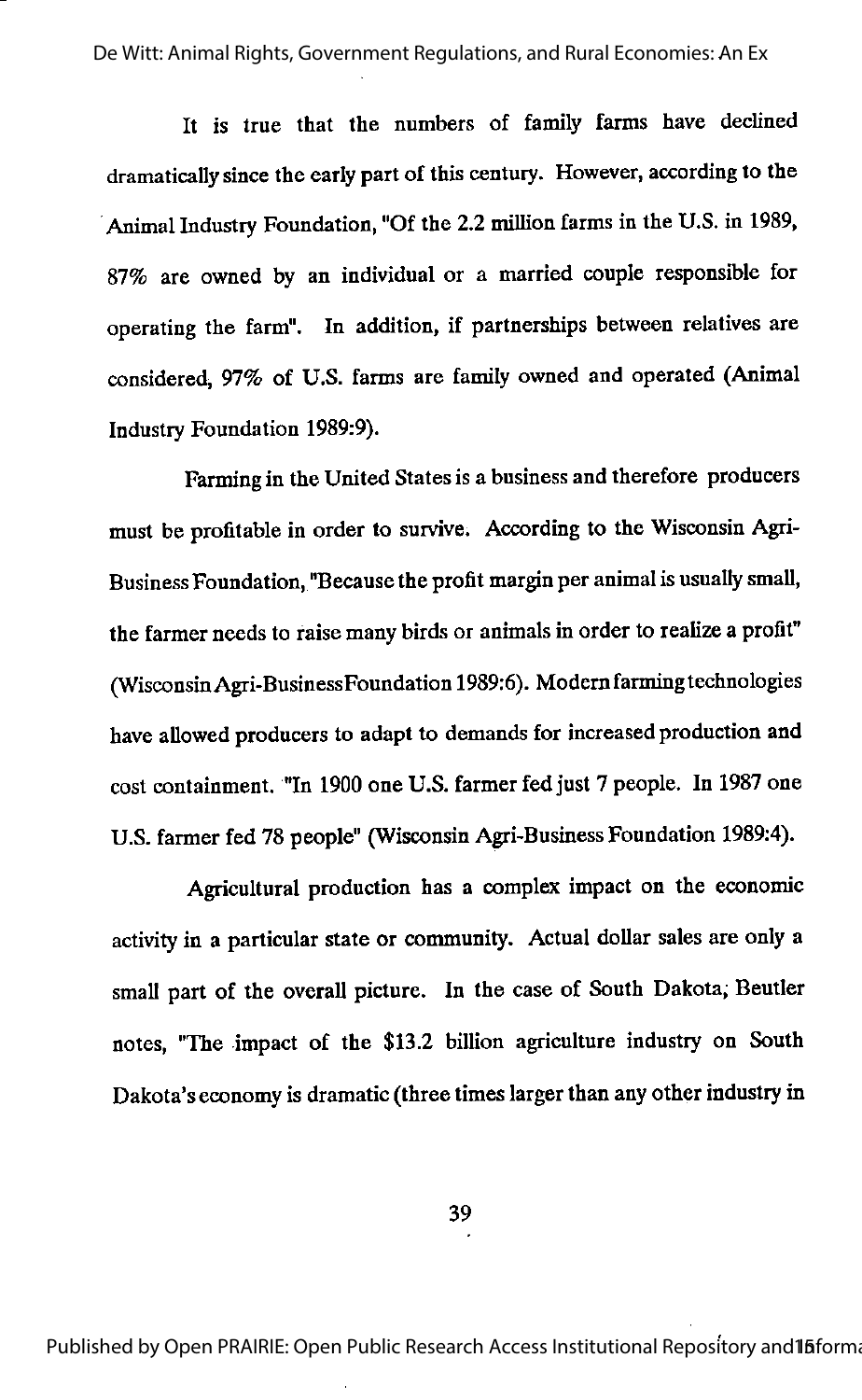the state). Changes in agriculture profoundly affect the economic vitality of nearly all non-agricultural industries in the state" (Beutler 1991:4).

Beutler's research identifies three impacts of agriculture on the economy: Direct Effects - Actual dollar sales, costs, and wages paid in a particular agricultural industry. Indirect Effects - Added economic activity generated by input suppliers and output users. Induced Effects - Added economic activity generated as employees and business owners, (many of whom are farmers), spend money in their communities. Lambert (1992) refers to this as multiplier effects.

The largest agricultural industry in South Dakota is the beef industry. The economic impact of the beefindustry is approximately \$6 billion or 45% of the total economic impact of agriculture. The entire livestock industry has an \$8.7 billion impact on the state's economy or 65% of the total for agriculture. In addition to beef production, dairy contributes \$1.4 billion to the economy and swine production \$939 million (Beutler 1991). Clearly, states like South Dakota are highly dependent upon animal production for their economic well being. While the economies of many states in the Midwest, Plains, Southwest, and Rocky Mountain regions are largely impacted by animal production, others in New England, Mid Atlantic, and Far West states are not. Some states with highly diversified economies and large urban centers do produce, process, and sell large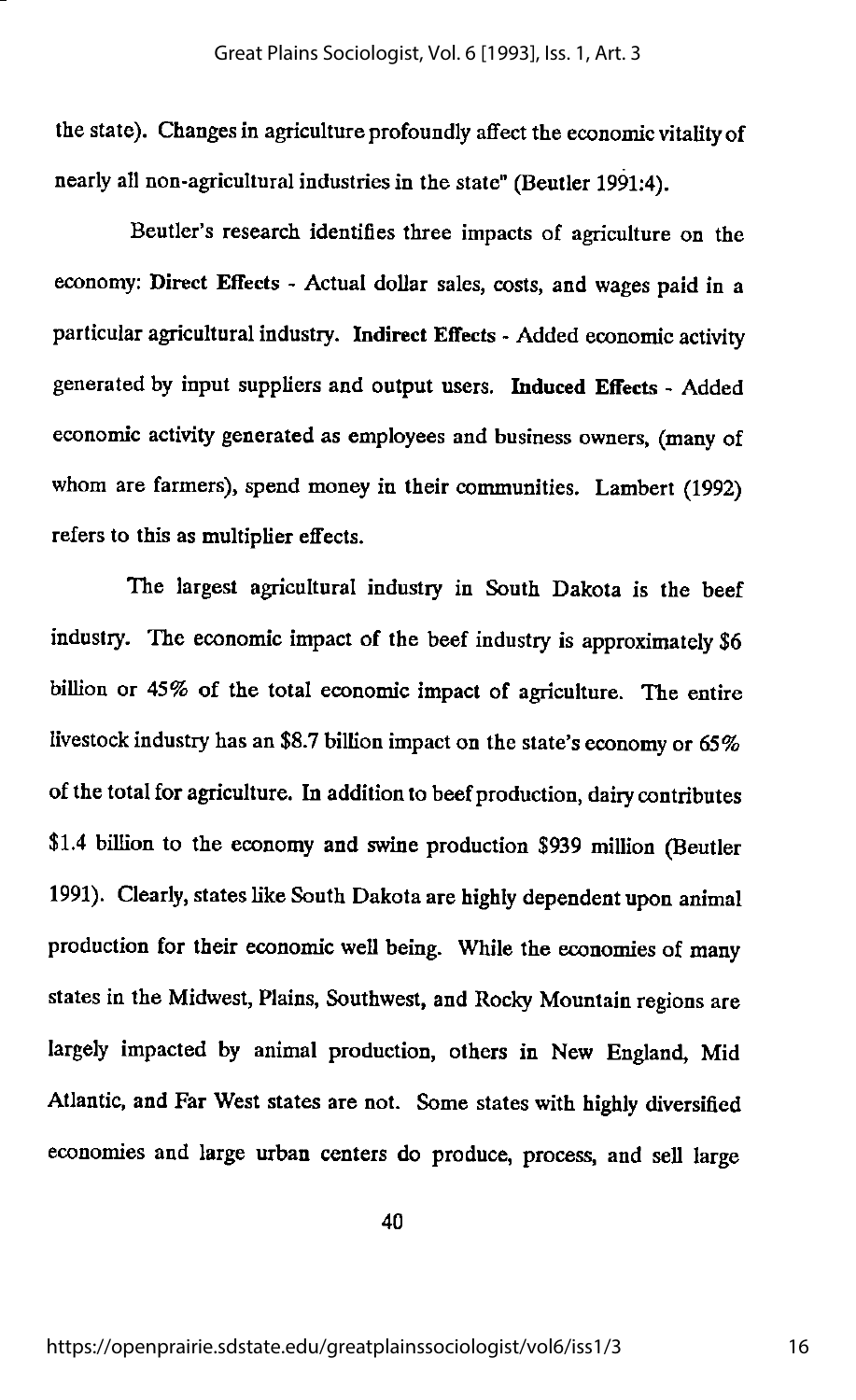numbers of livestock. However the relative contribution these activitieshave on the overall state economy is less significant than in many rural states where the economy revolves around agriculture (see Table 1). In an interview with C. Lambert (1992) of the National Cattlemen's Association, he stated that "the percentage of personal income that comes from the sale of cattle and calves ranges from nearly 18% in Nebraska to less than .01% in Alaska. Total economic activity associated with the beef industry was on the order of \$365 billion in 1989, or 7% of the U.S. Gross National Product."

As Table 1 indicates California actually has larger cattle cash receipts than South Dakota but the relative contribution to the economy is dramatically different. The commitment by the public to support and maintain animal production industries must at least at some level be related to economics.

Again, the information in Table 1 is only a partial picture of the contribution animal production makes to these state's economies because the figures focus exclusively on cattle. For example, people in Iowa derive 4.52% of their personal income from cattle sales. However, in Iowa, hog production is a larger industry than cattle. We can assume that hog and cattle production together have a huge impact on Iowa's economic viability. Iowa has been referred to as a state where farm income, and the state

41

Published by Open PRAIRIE: Open Public Research Access Institutional Repository and Informa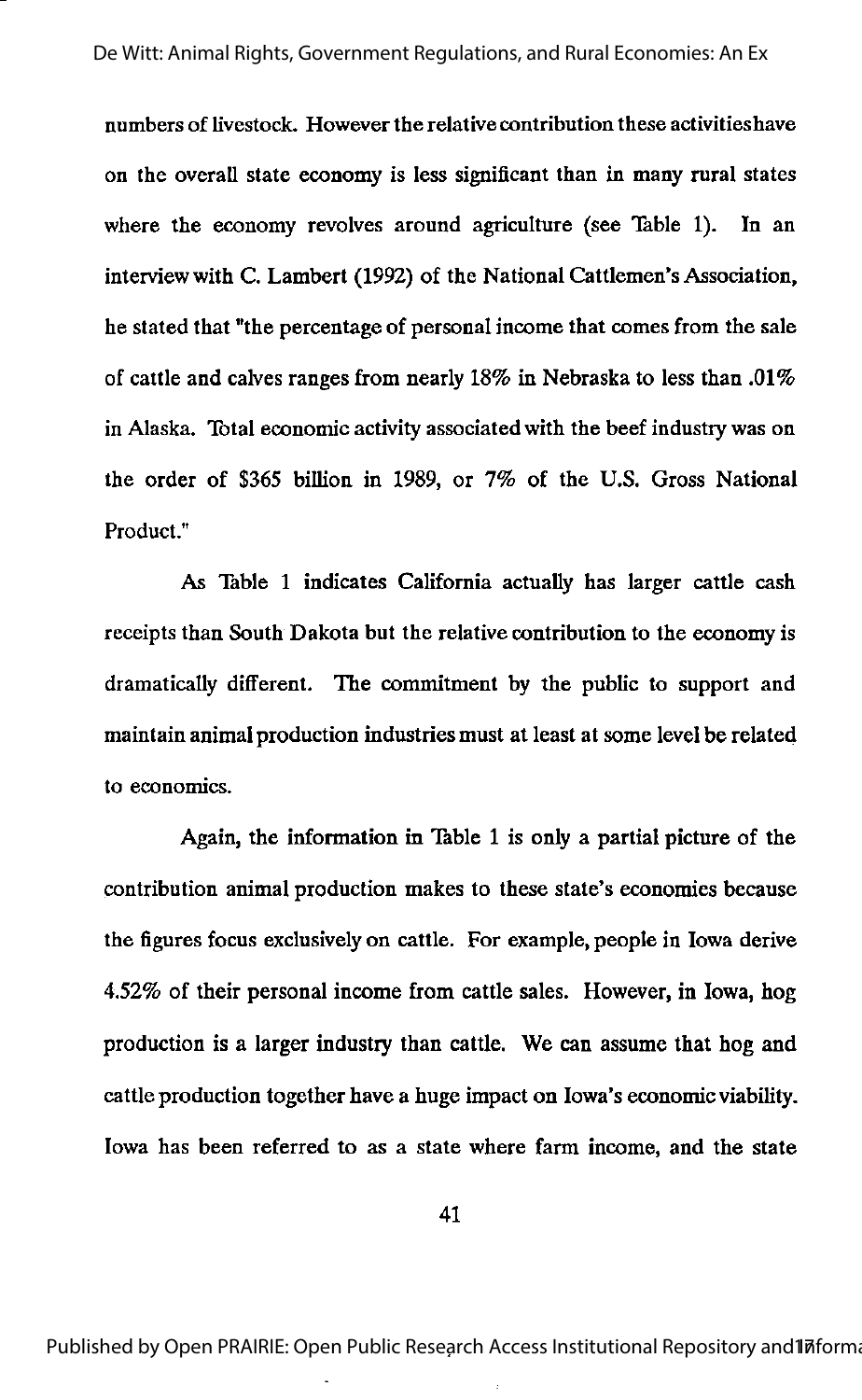#### TABLE 1. CONTRIBUTION OF CASH RECEIPTS FROM SALES OF CATTLE AND CALVES TO TOTAL PERSONAL INCOME BY STATE, 1989.

| <b>State</b> | Personal<br>Income<br>(in \$ mil.) | Cattle Cash<br>Receipts<br>(in \$ mil.) | Cattle<br>as $%$ of<br>Personal<br>Income |
|--------------|------------------------------------|-----------------------------------------|-------------------------------------------|
| Iowa         | 44,856                             | 2,027.0                                 | 4.52                                      |
| Kansas       | 41,916                             | 3,752.5                                 | 8.95                                      |
| Nebraska     | 25,772                             | 4,633.8                                 | 17.98                                     |
| North Dakota | 9,047                              | 443.1                                   | 4.90                                      |
| South Dakota | 10,022                             | 1,455.6                                 | 14.52                                     |
| Texas        | 263,588                            | 5,049.8                                 | 1.92                                      |
| California   | 576,489                            | 1,504.8                                 | .26                                       |

Source: American Cattlemen's Association, 1991.

treasury, rise and fall with the hog market ("At Stake-Iowa'sFuture, Animal Agriculture 1991).

A recent editorial in the Des Moines Register ("At Stake—Iowa's Future, Animal Agriculture" 1991) responded to the advertisement run by People for the Ethical Treatment of Animals comparing the Dahmer murders to livestock processing, framed the concerns of many farm people. "Animal agriculture is under siege from an assortment of causes that range from the caring to the kooky, and livestock farmers are defensive about it. Understandably. Their livelihood and way of life are threatened" ("At Stake--lowa's Future, Animal Agriculture" 1991:2).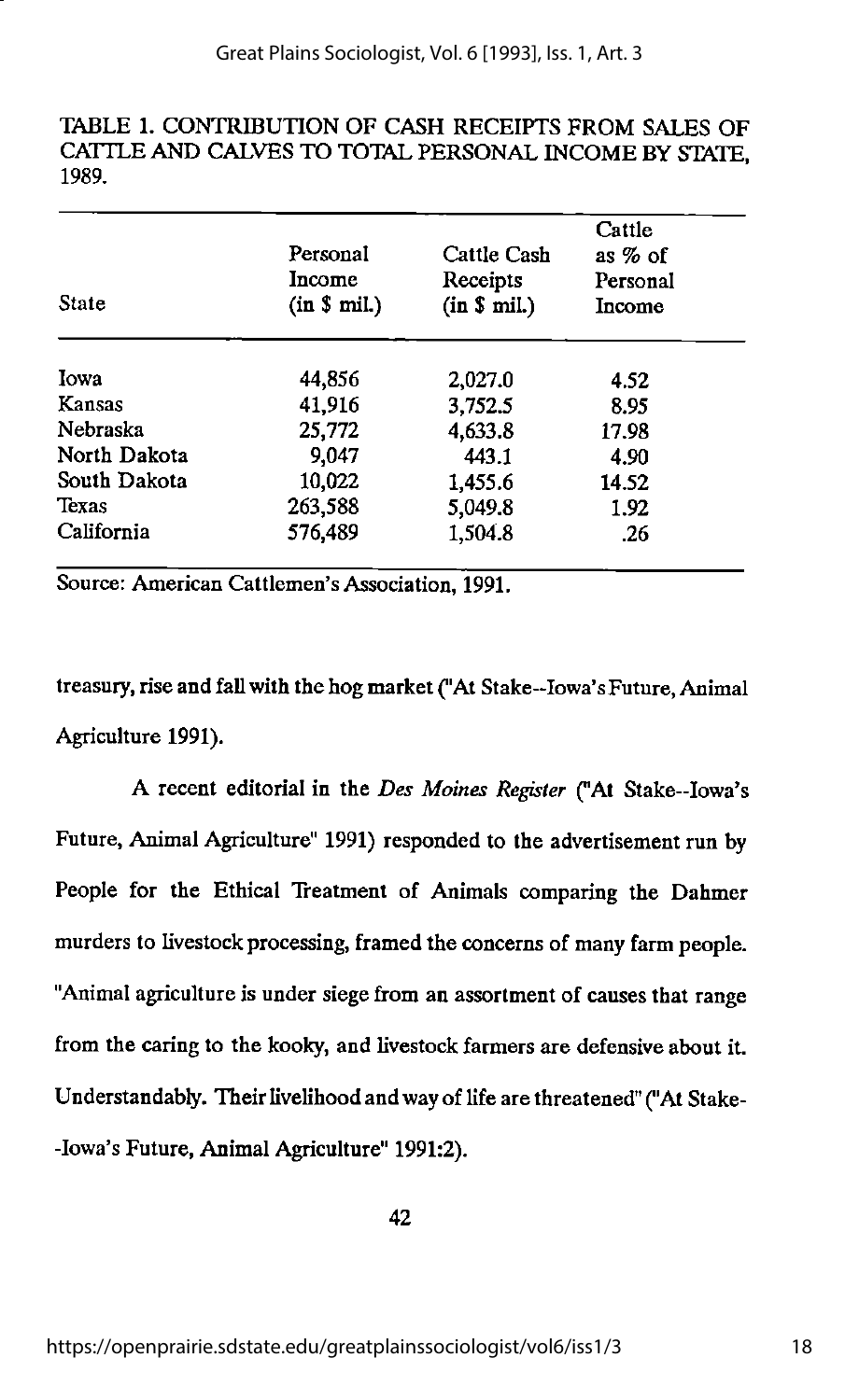The article asks questions this research is attempting to address. What would a reduction in meat consumption do to farms, businesses, and rural communities in states with economies dependent upon animal production? How many more family farms can America lose before farming as a way of life is also lost? Concrete answers are lacking. What is clear is the animal-rights movement is targeting agricultural production. Changes in animal production and rural lifestyles as a result of the animal-rights movement's activities are at this point inevitable.

#### Hunting, Trapping, and Fishing and Rural Economies

Outdoor recreational activitiesassociated with the harvesting of fish or game contribute significantly to the economies in many rural communities. Farmers, the animal industry, and sportsmen (men and women), have several things in common even though they themselves may not always realize it. First, their lifestyle is commonly linked to the rural environment. In the case of farmers, hunters, and trappers, their numbers are declining and their activities are being more highly regulated by the government. Finally, each of these activities is under fire from the animalrights movement.

As American society has become more urbanized, many individuals have lost contact and identity with both agricultural production and wildlife

43

Published by Open PRAIRIE: Open Public Research Access Institutional Repository and Inform

فالمحدث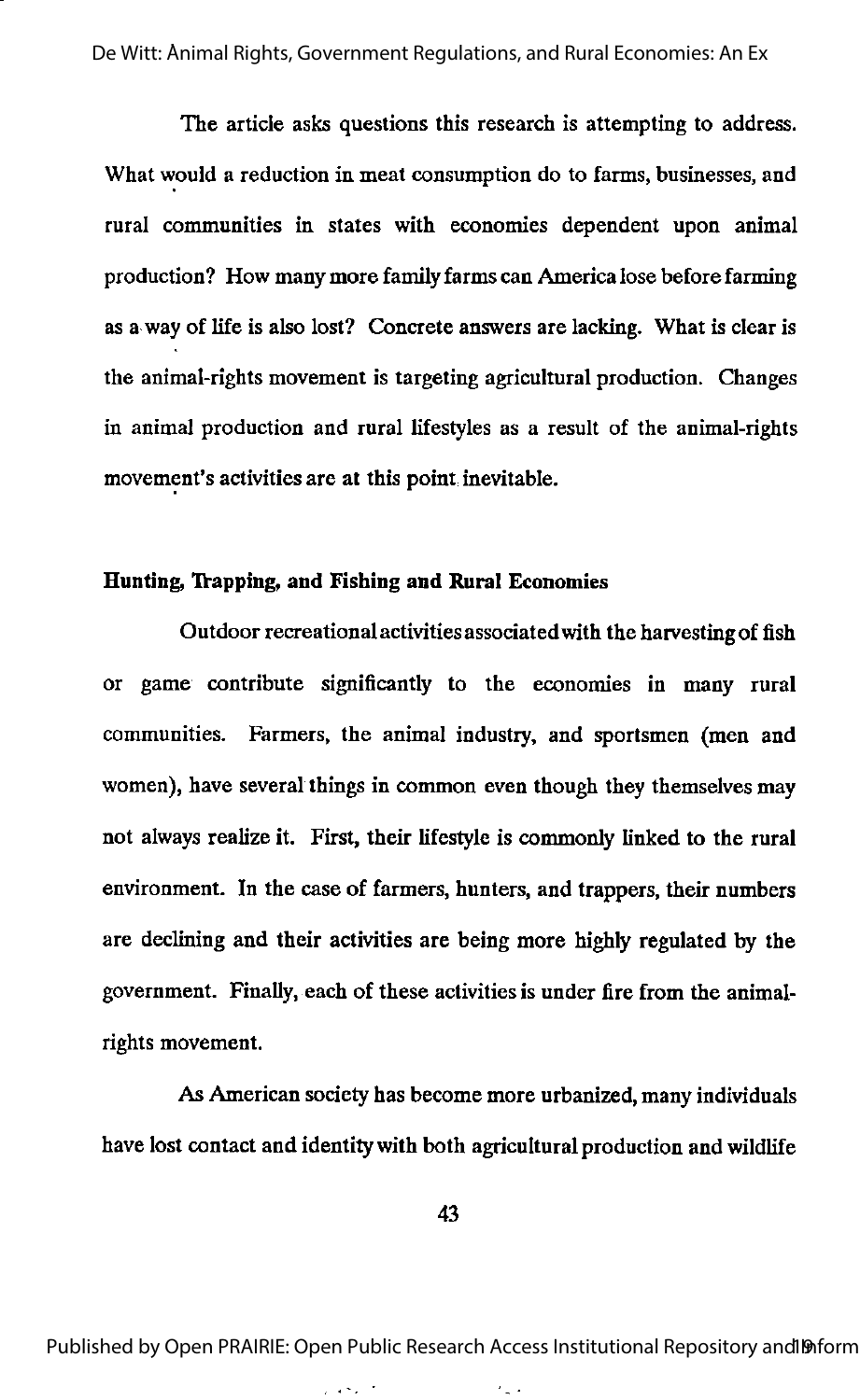management and utilization. Generally, urban dwellers have little contact with animals other than pets. "The consuming public today is generally unaware of farmers\* relationship to their animals and how meat, milk, and eggs are produced on modem farms" (Animal Industry Foundation 1989). Similar misunderstandings abound concerning wildlife,wildlife management and wildlife based economic activities. Animals such as deer have a tendency to overpopulate, starve, and create road hazards. Hunting has been shown to be the only effective method in controlling deer populations.

Of all outdoor activities, trapping has received the most criticism from animal-rights groups. The necessity for trapping can be examinedfrom a number of different perspectives. Furbearers are wild animals which have traditionally been harvested for the clothing industry. In addition, many furbearing animals are predators, and have been known to kill pets, livestock, and domestic fowl. Historically, these animals have been trapped, hunted, and poisoned to reduce predation. Predation is still a problem in / many rural areas of the United States (See Table 2).

Table 2 refers only to sheep. Many other domestic farm animals are subject to predators including hogs, chickens, cattle, turkeys, and any other farm raised creature that might provide a meal.

Remember farmers and ranchers lost almost 22 million dollars in sheep alone to predators in 1990. According to the group, Fur Takers of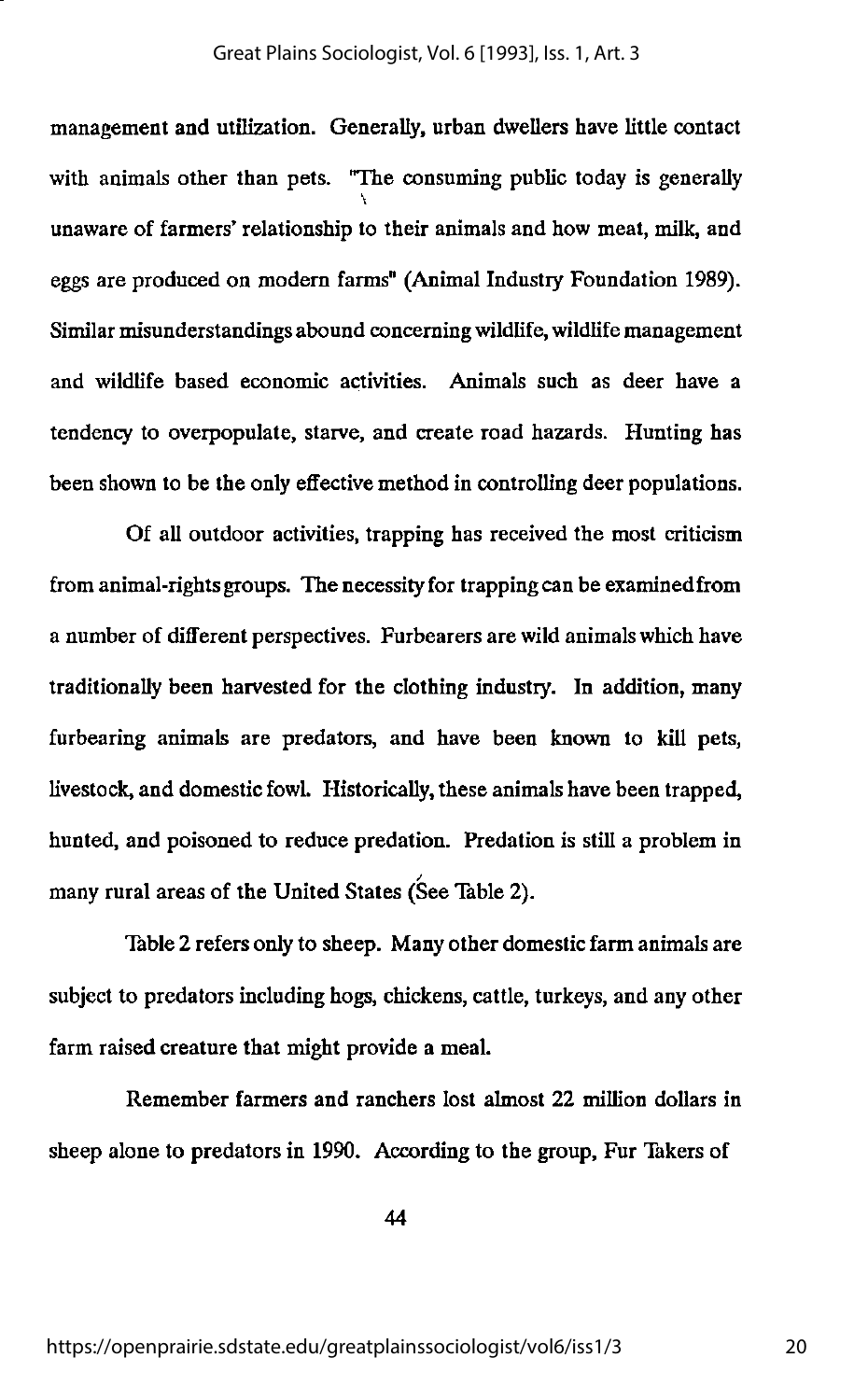|                          | Number  | % of Total | Total<br>\$ Value |  |
|--------------------------|---------|------------|-------------------|--|
| Predator                 | of Head | Predators  |                   |  |
| Coyotes                  | 311,900 | 63.7       | 13,555,500        |  |
| Dogs                     | 66,400  | 13.6       | 3,424,875         |  |
| <b>Mountain Lions</b>    | 16,800  | 3.4        | 814,875           |  |
| Eagles                   | 17,700  | 3.6        | 622,500           |  |
| <b>Bobcats</b>           | 13,600  | 2.8        | 493,750           |  |
| Foxes                    | 12,800  | 2.6        | 451,550           |  |
| <b>Bears</b>             | 8,000   | 1.6        | 454,475           |  |
| <b>All Other Animals</b> | 43,300  | 8.7        | 1,878,175         |  |
| U.S. Total               | 489,500 | 100.0      | 21,695,700        |  |

#### TABLE 2. LOSSES OF SHEEP AND LAMBS FROM PREDATORS, NUMBER OF HEAD AND TOTAL VALUE, UNITED STATES, 1990

Source: U.S. Department of Agriculture, 1990.

America (1985), "trappers perform a valuable free service to taxpayers by controllinganimal populations. Without trapping, the state would have to do this at taxpayer expense." This group further notes that in one state the conservation department responded to 2,587 animal damage complaints at a cost of \$63,856 to taxpayers. In this same state trappers harvested 553,000 animals at no cost to the taxpayer.

This does not necessarily justify trapping. It does however point out the fact in some areas animal control is necessary and that the alternatives for control are limited. In addition, the need to control wild animal damage is not limited to predation. Beaver and muskrats commonly damage crops

Published by Open PRAIRIE: Open Public Research Access Institutional Repository and 21 forma

 $\alpha = \frac{1}{2}$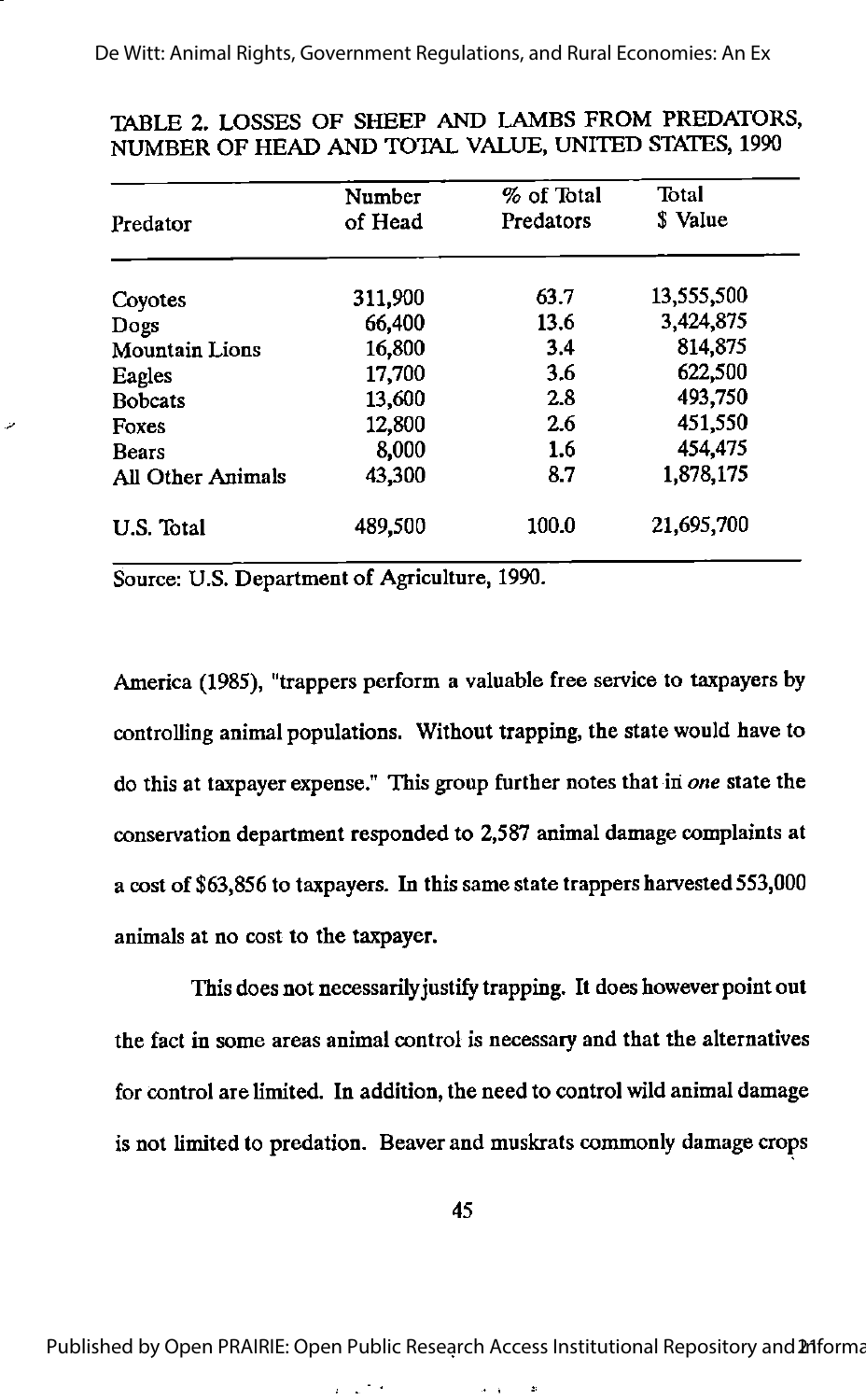and weaken earthen dams and levees through tunneling activities. Ultimately, the need for animal control will remain, even though society may become increasingly uncomfortable with the ways in which it is done.

Other arguments made in favor of trapping include, control of animal overpopulation, protection of public health, and economic benefits to trappers and workers in the fur industry. Criticisms against trapping focus largely on the issue of cruelty. Many people feel that the pain inflicted on trapped animals does not justify any benefits that might be gained.

In an interviewwith J. Henke of the National Trappers Association  $(1992)$ , he noted that the fur industry generates approximately \$900 million in the United States. Most trappers are "part timers" in that trapping is not their sole source of income. A smaller number of people do engage in trapping as their major occupation. In addition, some individualsown and operate fur ranches raising mostly mink and foxes. These people tend to rely on fur production as their major source of income.

Hunting in the U.S. is a big business. Approximately 16 million people buy hunting licenses each year. The amount spent on state hunting license fees for 1990 was \$778 million. About 31 million people buy fishing licenses. In an interview with TA. Wolter of the Wildlife Legislative Fund of America (1992), he noted that "each year sportsmen (hunters and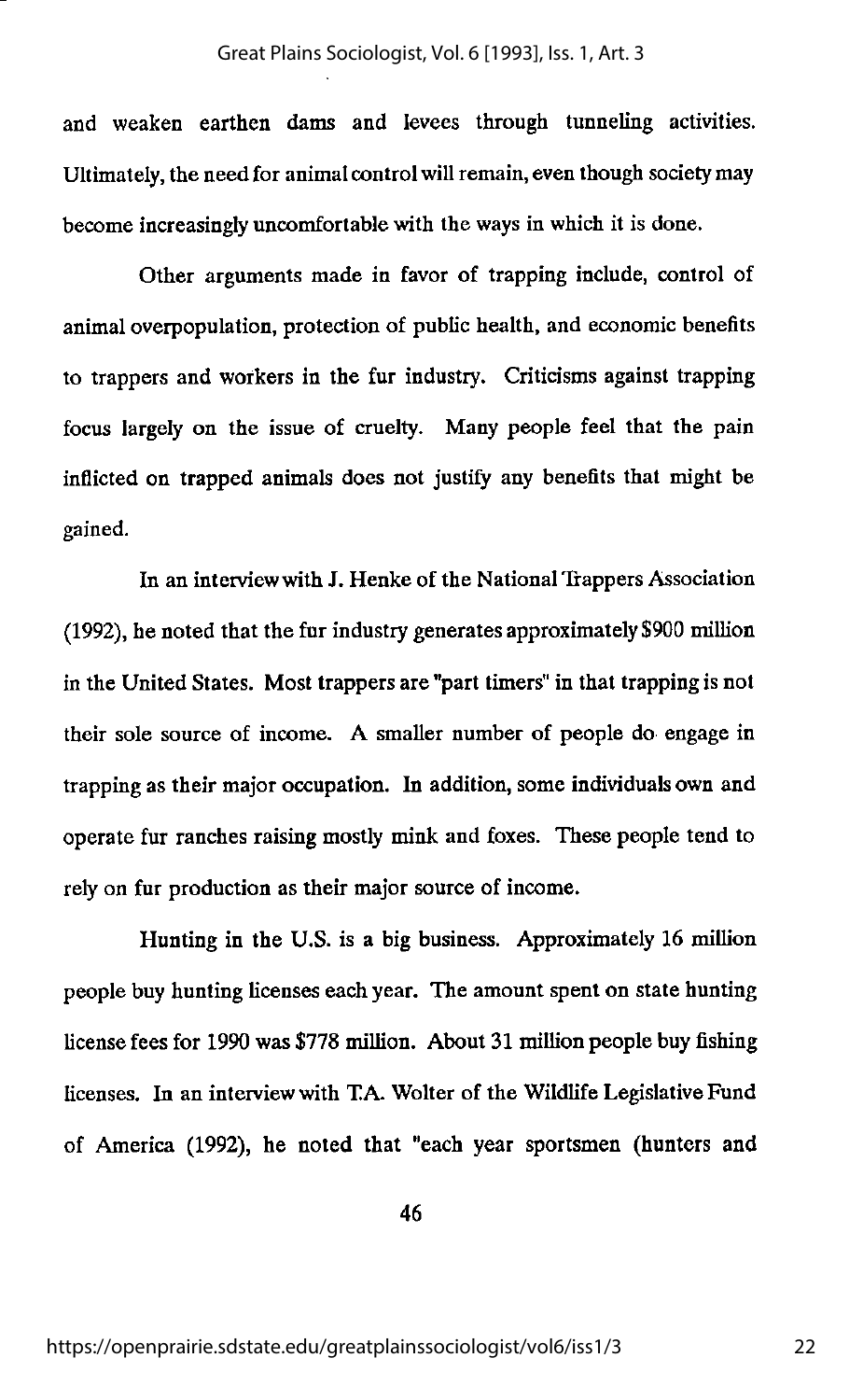fishermen), contribute \$38 billion to the nation's economy through the purchase of guns, ammunition, food, lodging, bait, tackle, fuel, etc." Much of this money is spent in rural areas where these activitiesare located. Most of the money available for wildlife conservation comes from licenses, taxes, fees, and donations paid by sportsmen. Eliminating these funds would have a direct impact on wildlife and wildlife habitat.

Hunting, trapping, and the raising of fur bearing animals are controversial activities. Many animal-rights groups advocate a total ban. Their efforts are primarily focused on changing peoples' attitudes toward animals, and humans who use animals. These groups also promote change through legislative action. "The anti-organizations have concentrated on wildlife. In one year, 68 anti-trapping and anti-hunting billswere introduced in 30 state legislatures" (Wildlife Legislative Fund of America 1991).

Unfortunately, the debate over trapping and hunting often digresses into name-calling by both those who support these activities and individuals who are against them. Both groups seem to understand the politics of labeling. It may be that the future rules regardingwildlife management, and animal production in general,will be at least partially dependent upon which group is most successful at applying negative labels.

47

Published by Open PRAIRIE: Open Public Research Access Institutional Repository and 3nform

د الأموالية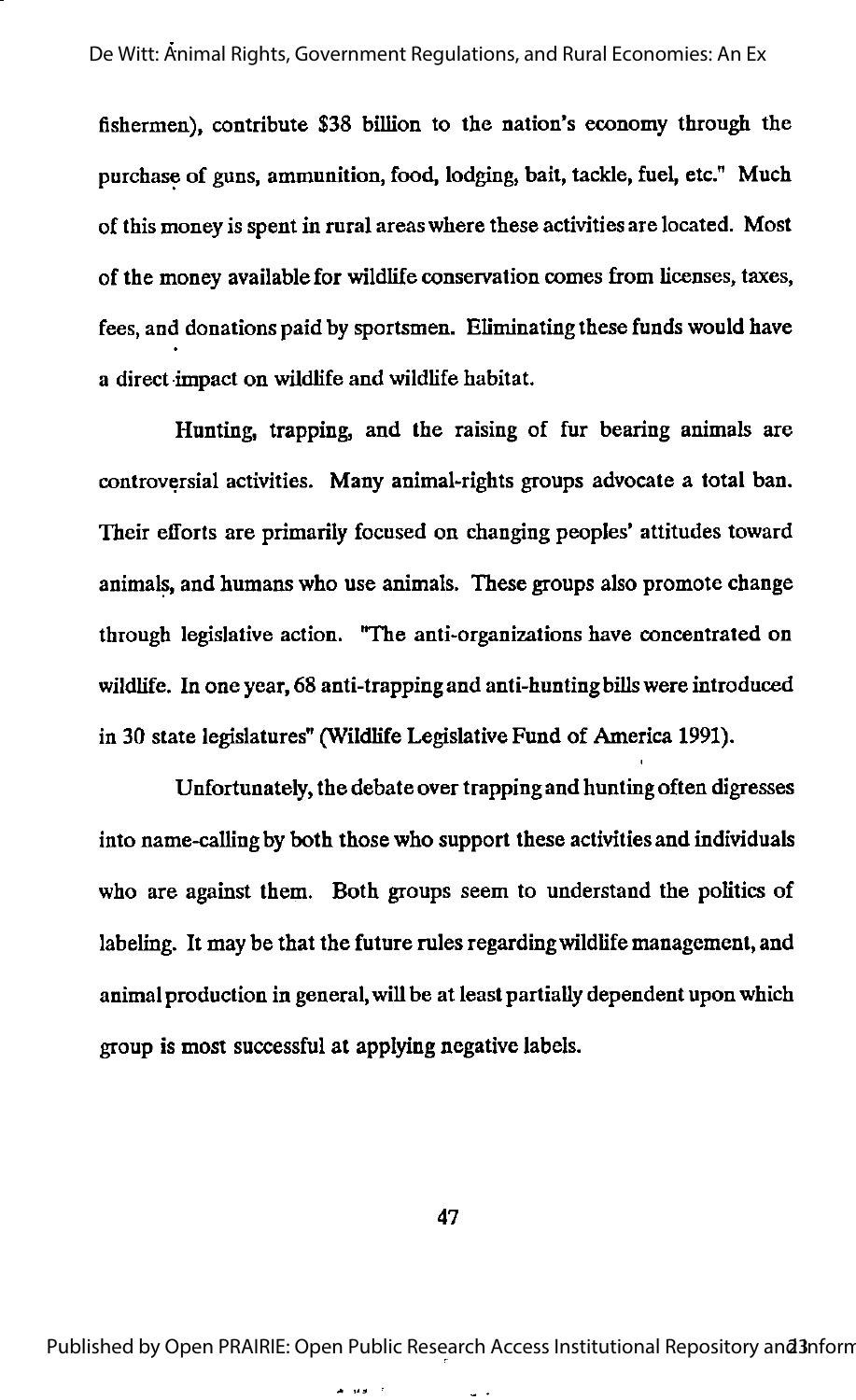#### Conclusion

The animal-rights movement is becoming a powerful, well funded, and highly organized movement. Through the process of labeling, some animal-rights groups are attempting to define farmers, hunters, trappers, fishermen and people who wear fur, and even people who eat meat, as cruel and uncaring in their attitudes toward animals.

Farm animal production and outdoor recreational activities are important components of rural economies and lifestyles. In states, like Iowa, South Dakota, and Nebraska, they are the base of an entire state's economic viability. Changes in laws and regulations, as well as changes in eating habits, will have a negative impact on ag-dependent communities. In addition, there is an entire culture in the United States built around farming and outdoor activities. As urbanization increasingly becomes the norm, the understanding of rural life and rural people will continue to diminish.

The debate concerning animal rights really centers around definitions. Proponents on both sides of the issue would like to become the definers. The issue is not so much whether animals do or do not have rights since this can not be proven, rather the issue is whether or not people will come to redefine animals as having rights.

The meaningswe attach to any object influence our behaviortoward it. Most people seem to be more concerned about animal welfare rather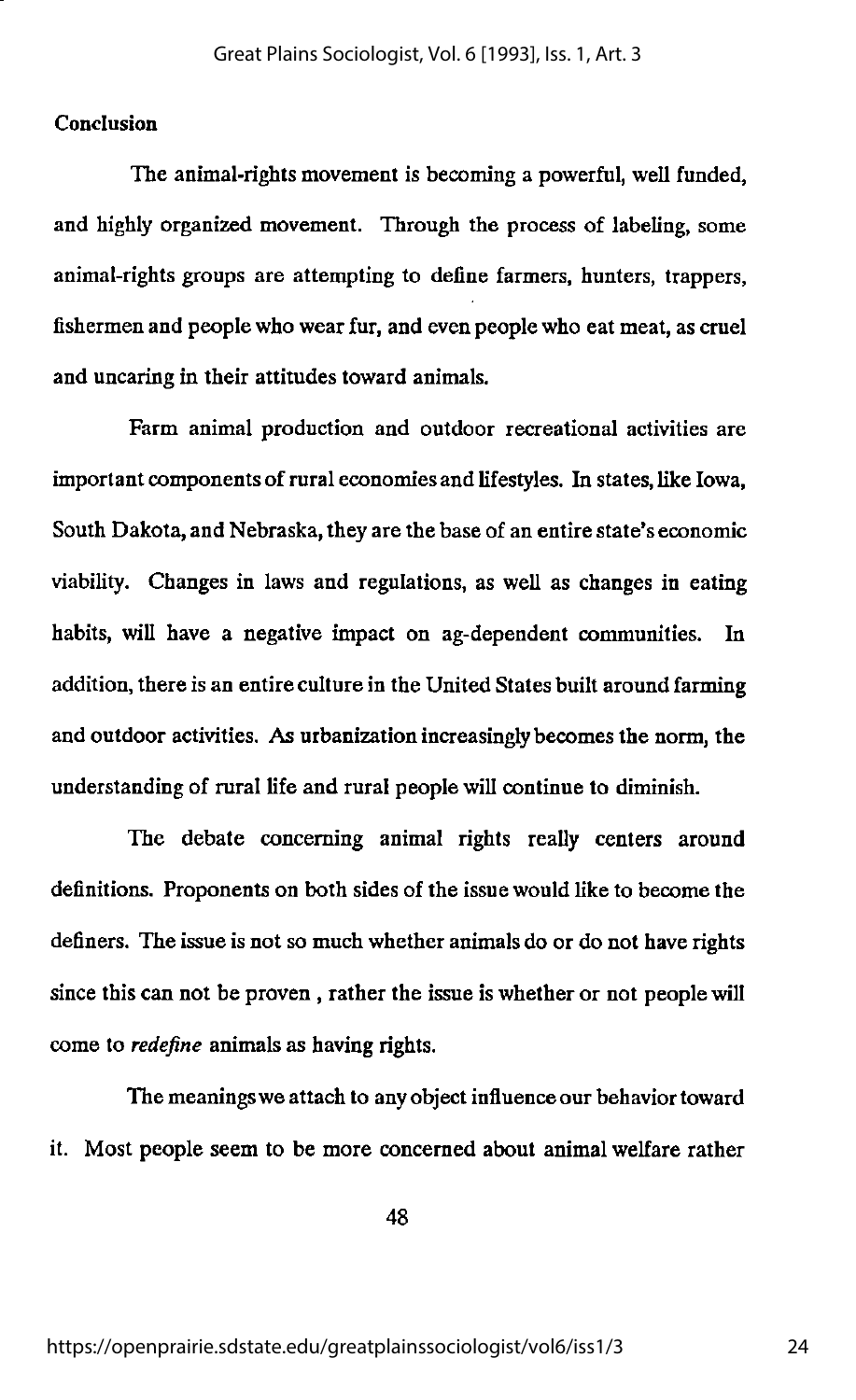than animal rights as they are strictly defined. In other words, for many people the fact that you eat meat or enjoy outdoor sports does not automatically classify a person as condoning cruelty or mistreatment of animals.

It is at best difficult to predict the future impact this emergent social movement will have on attitudes, values, and behaviors. This is especially true in that we don't know what the strength or commitment of the inevitable "backlash" movements against the animal-rights position will be.

The willingnessof some radical animal-rights groups to use violence has to be a social concern. Moreover, the complicity between violent and non-violent animal-rights groups suggests these kinds of activities will continue. There seems to be some form of irony createdwhen humans treat one another in a cruel and inhumane fashion in order to protest humans treating animals in a cruel and inhumane fashion. In addition, the idea of hog farmers keeping their "Bomb Threat Report Forms" by the phone, just in case of an emergency suggests there may be need for greater social dialogue pertaining to this issue.

States already have a number of laws prohibiting cruelty and other forms of animal abuse, though they may or may not be adequate. In addition, laws concerning the use and manipulation of wildlife are generally strict. With the emotional arguments that are being made it will be difficult

49

Published by Open PRAIRIE: Open Public Research Access Institutional Repository and biform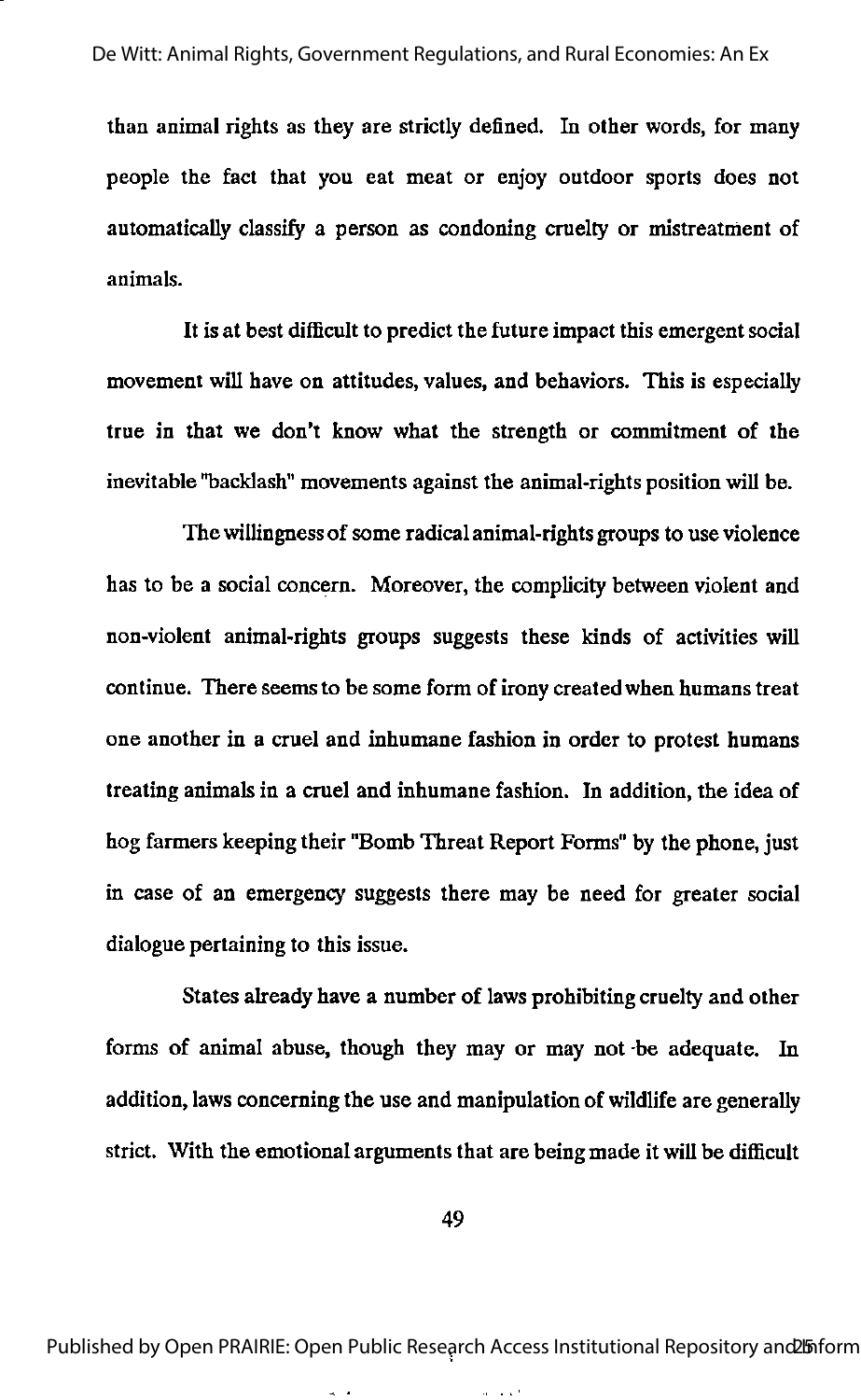for many people to look beyond the "cause" and consider the impact of animal oriented legislation. At least one consequence will be a loss of jobs and income in rural areas that are already experiencing financial difficulty. The articulation of this issue needs to be moved out of the fringes so that sensible suggestions and concerns about animal welfare can be addressed in the absence of threats or denigration.

#### References

- Adams, J. 1991. "Thle of Two Strategies: Animal Welfare Isn't Animal Rights." National Cattlemen.
- Alperson, M. 1988. "Animal Advocacy: More Bark, More Bite." Business and Society Review:  $A$  Quarterly Forum on the Role of Business in a Free Society. 26-30.
- Anderson, G.C. 1990. "New Law Divides Lawmakers." Nature 344(8): 96.
- . 1990. "U.S. Takes the Offensive on Animal Research." Nature 344(5): 477.
- Animal Industry Foundation. 1989. Animal Agriculture: Myths and Facts. Arlington, VA.
- Animal Welfare Institute. 1991. The Animal Welfare Institute Quarterly, 40(3,FaU).
- "Animal Welfare versus Animal Rights." 1991. FFA Horizons Magazine (August/September).
- "At Stake--Iowa's Future, Animal Agriculture. 1991. The Des Moines Register (August 11): 14-16.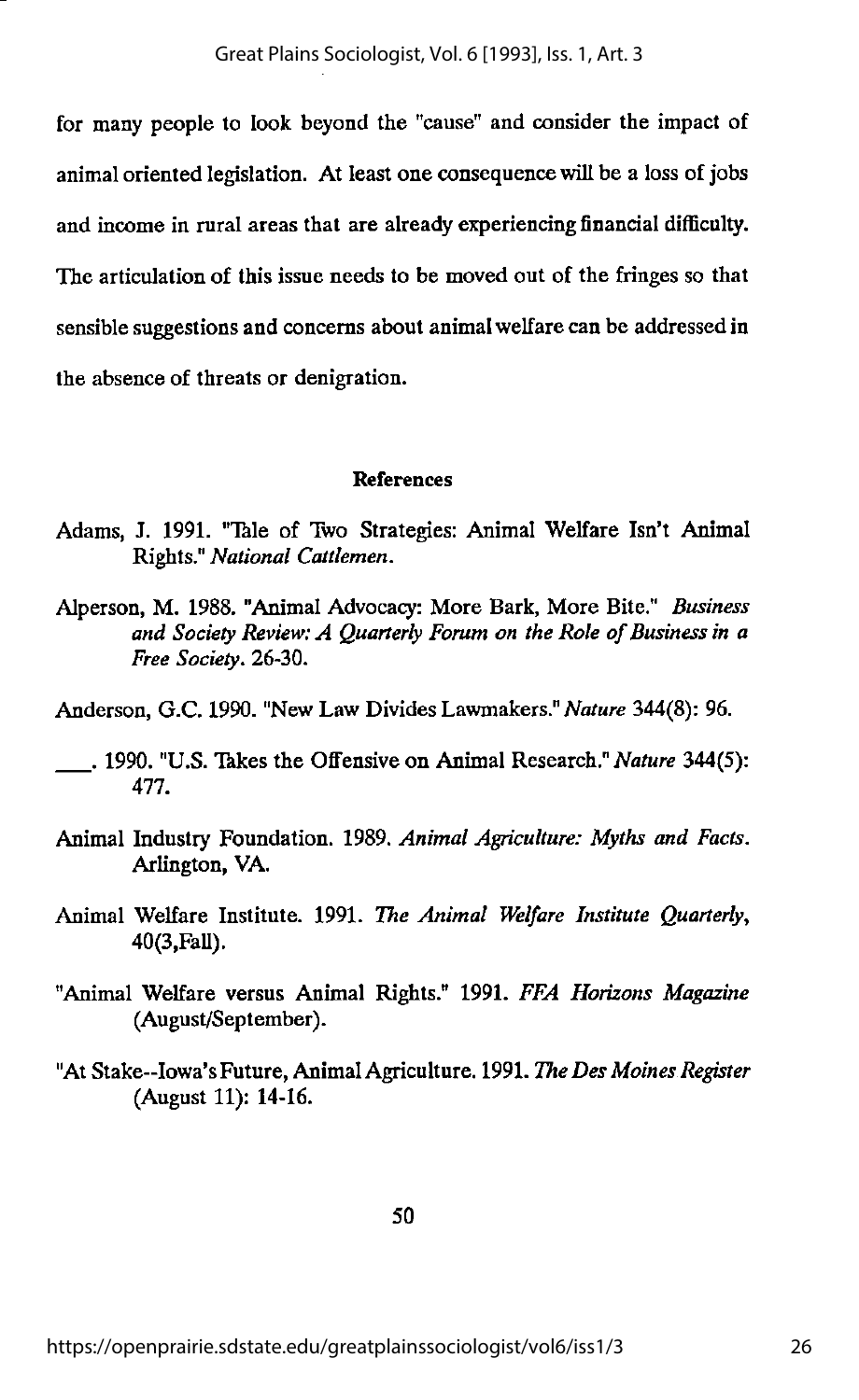De Witt: Animal Rights, Government Regulations, and Rural Economies: An Ex

- Bartlett, K. and D.P Greanville, (eds.). 1991. The Animal's Agenda: Helping Animals and the Earth 11(8).
- Berberoglu, B., (ed.). 1991. Critical Perspectives in Sociology. Dubuque, IA: Dendall Hunt Publishing Company.
- Beutler, M.K. 1991. Impact of South Dakota Agriculture. College of Agriculture and Biological Sciences. Brookings, SD: South Dakota State University.
- Buttel, F.H., O.F. Larson, and G.W. Gillespie. 1990. The Sociology of Agriculture. New York: Greenwood Press.
- Coats, C.D. 1989. Old MacDonald's Factory Farm: The Myth of the Traditional Farm and the Shocking Truth about Animal Suffering in Today's Agribusiness. New York, NY: Continuum Publishing Co.
- Collard III, S.B. 1990. "Refocusing Animal Rights." The Humanist (July/August)
- "Farm Animal Reform Movement." 1991. Bethesda, MD.
- Feder, K.L. and M.A. Park. 1990. "Animal Rights: An Evolutionary Perspective." The Humanist 5(4): 5-7, 44.
- Feeney, D.M. 1987. "Human Rights and Animal Welfare." American Psychologist 42(6): 593-599.
- Fur Takers of America. 1985. Essential Facts on Trapping. Murry, KY.
- Greenough, W. T 1991. "The Animal Rights Assertions: A Researcher's Perspective." Psychological Sciences Agenda (May/June): 10- 13.
- Halverson, M. 1991. Farm Animal Welfare: Crisis or Opportunity for Agriculture? St. Paul, MN: Department of Agriculture and Applied Economics.
- Heffernan, W.D. and J.B. Heffernan. 1987. "Impact of the Farm Crisis on Rural Families and Communities." The Rural Sociologist 6(3): 160- 170.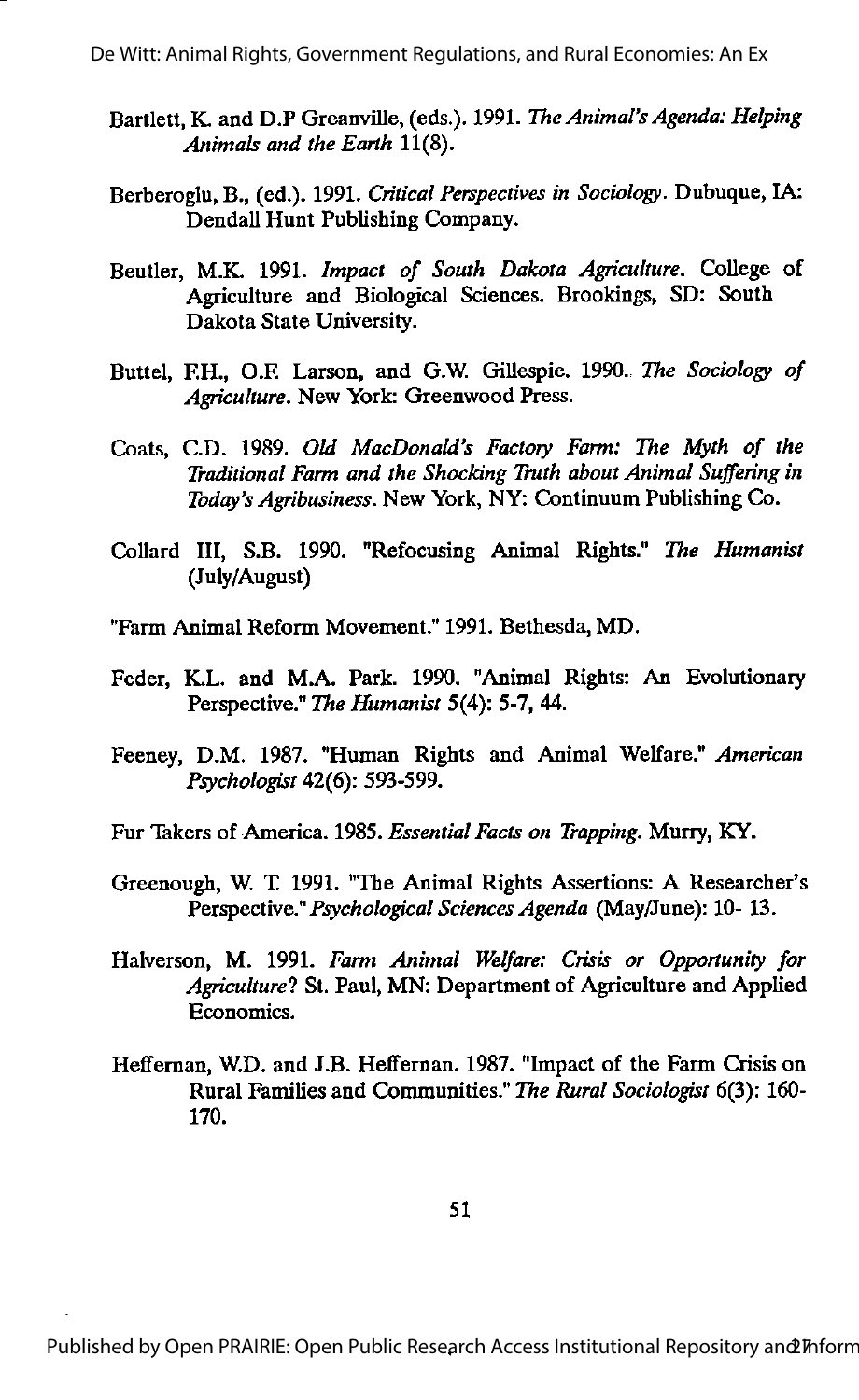- Henke, J. 1992. Public Relations Representative. National Trappers Association. Bloomington, IL. (interview)
- Hill, J.R. and D.W.B. Sainsbury, (eds.). 1990. Farm Animal Welfare. London: Ennisfield Print and Design.
- Hitt, J. 1988. "Just Like Us?" Harper's Magazine 277(1059): 43-52.
- Holden, C. 1987. "Animal Rightists Raid USDA Lab." Science (Sept. 4)

, 1989. "UniversitiesFight AnimalActivists."Science (January 6): 17-19.

- Hewlett, D. 1991. "Ad Links Animal Slaughter, Dahmer Case." USA Today (August 9): 3A.
- Johnson, S.R., R. Wolcott, and S.V. Aradhyula. 1990. American Economic Review 80(2): 203-207.
- Koshland, D.E. Jr. 1989, "Animal Rights and Animal Wrongs." Science 243(4896): 1253.
- Kuntz, P. 1990. "Animal-Rights Activists Find Themselves on Defensive." Congressional Quarterly Weekly Report 48: 2300-2302.
- Lambert, C. 1992. Director of Economics. National Cattlemen's Association. Englewood, Co. (interview)
- Larkin, A. 1990. "Ethics, Economics, and Agricultural Policy: Considerations for the 1990 Farm Bill." Journal of Economic Issues 24(2): 555-562.
- Linder, D.0.1988. "Are All Species Created Equal? and Other Questions Shaping Wildlife Law." Harvard Environmental Law Review 12(157): 157-200.
- Mason, Jim and Peter Singer. 1990. Animal Factories. New York, NY: Crown Publishing Group.
- Moran, G. 1987. "Dominion Over the Earth: Does Ethics Include All Creatures?" Commonwealth 64(21): 697-701.